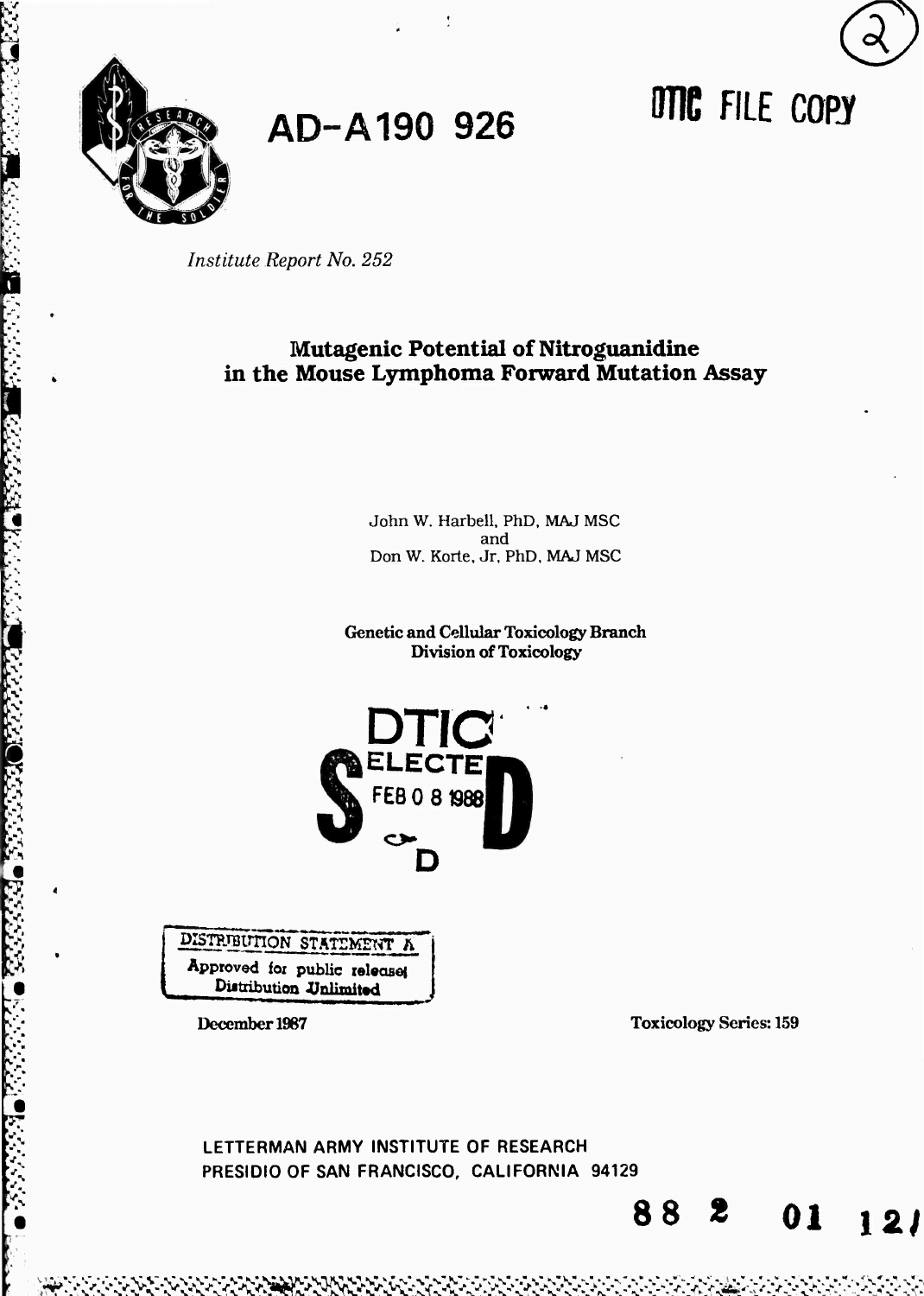**Mutagenic Potential of Nitrosoguanidine in the Mouse Lymphoma Forward Mutation Assay-Harbell and Korte**

**w** or *n* part is prohibited except with the THEFT AND HISTULE OF REVENCE nornia 94129. noyever, the Deeme Here Violee Gove zed to reproduce the document to antares

**Destroy this report when it is no longer needed. Do not return to the originator.**

**Citation of trade names in this report does not constitute an official endorsement or approval of the use of such items.**

> **This material has been reviewed by Letterman Army Institute of Research and there is no objection to its presentation and/or publication. The opinions or assertions contained herein are the private views of the author(s) and are not to be construed as official or as reflecting the views of the Department of the Army or the Department of Defense.** *(AR 360-5)*

*hi <sup>1</sup>* **-/**  $\mu$ *C*

**Edwin S. Beatrice** (date) **COL, MC Commanding**

**>:•>. .>.»•->**

**This document has been approved for public release and sale; its distribution is unlimited.**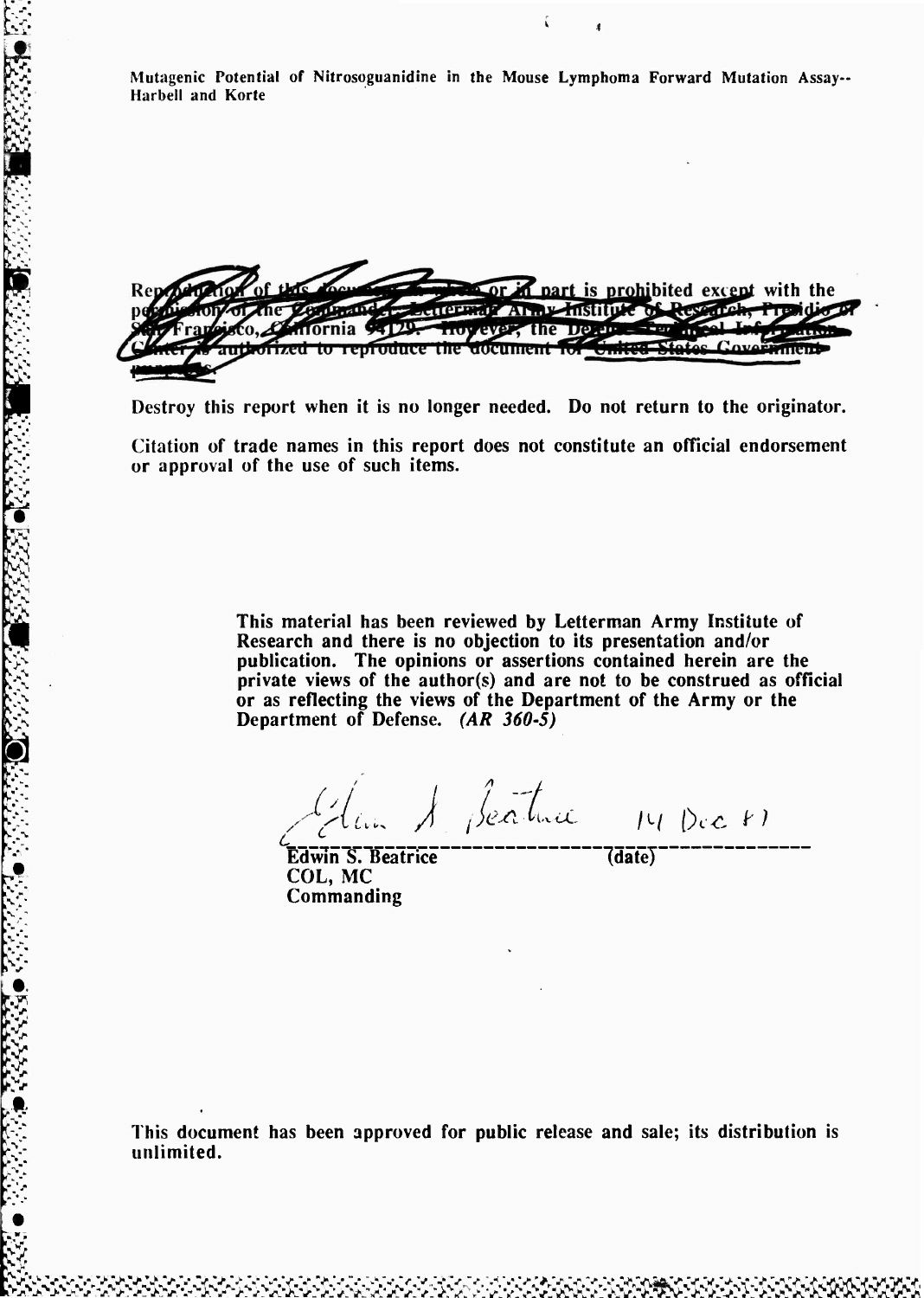| <i><b>INCLASSIFIED</b></i><br>SECURITY CLASSIFICATION OF THIS PAGE                                                                                                                                                                                                                                                                                                                                                                                                                                                                                                                                                                                                                                                  |                                                                                                                                                                                                                        | $AD - A190926$                                  |                                                       |                   | Form Approved                        |  |
|---------------------------------------------------------------------------------------------------------------------------------------------------------------------------------------------------------------------------------------------------------------------------------------------------------------------------------------------------------------------------------------------------------------------------------------------------------------------------------------------------------------------------------------------------------------------------------------------------------------------------------------------------------------------------------------------------------------------|------------------------------------------------------------------------------------------------------------------------------------------------------------------------------------------------------------------------|-------------------------------------------------|-------------------------------------------------------|-------------------|--------------------------------------|--|
|                                                                                                                                                                                                                                                                                                                                                                                                                                                                                                                                                                                                                                                                                                                     | <b>REPORT DOCUMENTATION PAGE</b>                                                                                                                                                                                       | OMB No. 0704-018L<br>Exp. Date: Jun 30, 1       |                                                       |                   |                                      |  |
| <b>14. REPORT SECURITY CLASSIFICATION</b><br>Unclassified                                                                                                                                                                                                                                                                                                                                                                                                                                                                                                                                                                                                                                                           |                                                                                                                                                                                                                        | <b>1b. RESTRICTIVE MARKINGS</b>                 |                                                       |                   |                                      |  |
| 2a. SECURITY CLASSIFICATION AUTHORITY                                                                                                                                                                                                                                                                                                                                                                                                                                                                                                                                                                                                                                                                               |                                                                                                                                                                                                                        | 3. DISTRIBUTION/AVAILABILITY OF REPORT          |                                                       |                   |                                      |  |
| 2b. DECLASSIFICATION / DOWNGRADING SCHEDULE                                                                                                                                                                                                                                                                                                                                                                                                                                                                                                                                                                                                                                                                         |                                                                                                                                                                                                                        | Unlimited                                       |                                                       |                   |                                      |  |
| 4. PERFORMING ORGANIZATION REPORT NUMBER(S)<br>Institute Report Nc. 252                                                                                                                                                                                                                                                                                                                                                                                                                                                                                                                                                                                                                                             |                                                                                                                                                                                                                        | 5. MONITORING ORGANIZATION REPORT NUMBER(S)     |                                                       |                   |                                      |  |
| 6a. NAME OF PERFORMING ORGANIZATION<br>Division of Toxicology                                                                                                                                                                                                                                                                                                                                                                                                                                                                                                                                                                                                                                                       | 6b. OFFICE SYMBOL<br>SGRD-UL-TO                                                                                                                                                                                        | 7a. NGKE BLUMUNGPUNGPPRANGAHOL                  | and Development Laboratory                            |                   |                                      |  |
| 6c. ADDRESS (City, State, and ZIP Code)                                                                                                                                                                                                                                                                                                                                                                                                                                                                                                                                                                                                                                                                             |                                                                                                                                                                                                                        | 7b. ADDRESS (City, State, and ZIP Code)         |                                                       |                   |                                      |  |
| Letterman Army Institute of Research<br>San Francisco, Ca 94129-6800                                                                                                                                                                                                                                                                                                                                                                                                                                                                                                                                                                                                                                                |                                                                                                                                                                                                                        |                                                 | Frederick, MD 21701-5010                              |                   |                                      |  |
| 8a. NAME OF FUNDING SPRAGUELLY Re-<br>organization bar medical Re-<br>search and Development Cmd.                                                                                                                                                                                                                                                                                                                                                                                                                                                                                                                                                                                                                   | <b>8b. OFFICE SYMBOL</b><br>(If applicable)                                                                                                                                                                            | 9. PROCUREMENT INSTRUMENT IDENTIFICATION NUMBER |                                                       |                   |                                      |  |
| 8c. ADDRESS (City, State, and ZIP Code)                                                                                                                                                                                                                                                                                                                                                                                                                                                                                                                                                                                                                                                                             |                                                                                                                                                                                                                        | 10. SOURCE OF FUNDING NUMBERS                   |                                                       |                   |                                      |  |
| Fort Detrick, MD 21701-5012                                                                                                                                                                                                                                                                                                                                                                                                                                                                                                                                                                                                                                                                                         |                                                                                                                                                                                                                        | <b>PROGRAM</b><br>ELEMENT NO. 35                | <b>PROJECT</b><br>NO 835                              | TASK<br>NO.<br>AB | <b>WORK UNIT</b><br>ACCESSION        |  |
| Mutagenic Potential of Nitroguanidine (TP036) in the Mouse Lymphoma Forward<br>Mutation Assay<br>12. PERSONAL AUTHOR(S)<br>John W. Harbell, MAJ, MS and Don W. Korte, Jr. MAJ, MS<br>13a. TYPE OF REPORT<br>Final<br>16. SUPPLEMENTARY NOTATION                                                                                                                                                                                                                                                                                                                                                                                                                                                                     | <b>136. TIME COVERED</b><br>FROM 11Mar85 <sub>0</sub> 160ct85                                                                                                                                                          | 14. DATE OF REPORT (Year, Month, Day)           |                                                       |                   | <b>15. PAGE COUNT</b>                |  |
| 17.<br><b>COSATI CODES</b><br><b>FIELD</b><br><b>GROUP</b><br><b>SUB-GROUP</b>                                                                                                                                                                                                                                                                                                                                                                                                                                                                                                                                                                                                                                      | 18. SUBJECT TERMS (Continue on reverse if necessary and identify by block number)<br>Mutagenicity, Genetic Toxicology, Mouse Lymphoma<br>Assay, Mutagenesis, In vitro, Nitroguanidine;<br>terntology; taxic tolerances |                                                 |                                                       |                   |                                      |  |
| 19. ABSTRACT (Continue on reverse if necessary and reentify by block number)<br>The mutagenic potential of nitroguanidine (TP036) was assessed in the<br>mouse lymphoma thymidine kinase forward mutation assay loth with and without metabolic activation by rat liver S-9. In the initial range-finding assay<br>cells were exposed to test compound concentrations ranging from 4 man to<br>0.01 mg/ml The confirmatory assay employed doses from 4 mg/ml to 1 mg/ml<br>Nitroguanidine did not induce a statistically significant increase in the<br>mutant frequency in either of the two assays. These results indicate that<br>nitroguanidine was not mutagenic under the conditions of this study. Keywords: |                                                                                                                                                                                                                        |                                                 |                                                       |                   |                                      |  |
|                                                                                                                                                                                                                                                                                                                                                                                                                                                                                                                                                                                                                                                                                                                     |                                                                                                                                                                                                                        | milligean/milliliter                            |                                                       |                   |                                      |  |
| 20 DISTRIBUT.ON/AVAILABILITY OF ABSTRACT<br>DUNCLASSIFIED UNLIMITED C SAME AS RPT                                                                                                                                                                                                                                                                                                                                                                                                                                                                                                                                                                                                                                   | <b>CONTIC LISERS</b>                                                                                                                                                                                                   | 21 ABSTRACT SECURITY CLASSIFICATION             |                                                       |                   |                                      |  |
| 222 NAME OF RESPONSIBLE INDIVIDUAL Edwin S. Beatrice                                                                                                                                                                                                                                                                                                                                                                                                                                                                                                                                                                                                                                                                |                                                                                                                                                                                                                        |                                                 | 22c OFFICE SYMBOL MOVIES AND LOVE ) 22c OFFICE SYMBOL |                   |                                      |  |
| DD FORM 1473, 34 MAR                                                                                                                                                                                                                                                                                                                                                                                                                                                                                                                                                                                                                                                                                                | 83 APR epition may be used until exhausted<br>All other editions are obsolete                                                                                                                                          |                                                 | UNCLASSIFIED                                          |                   | SECURITY CLASSIFICATION OF THIS PAGE |  |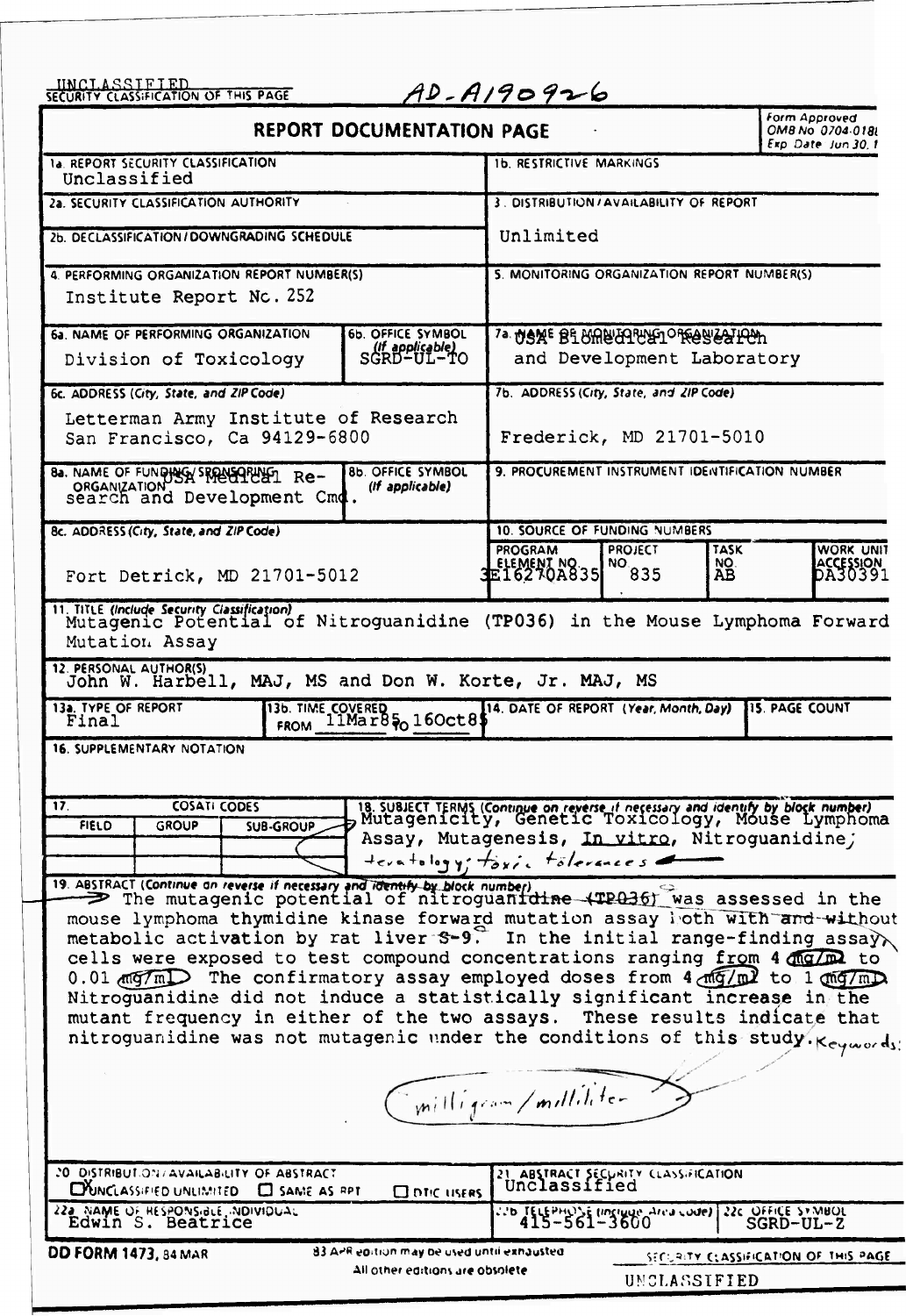#### ABSTRACT

The mutagenic potential of nitroguanidine (TP036) was assessed in the mouse lymphoma thymidine kinase forward mutation assay both with and without metabolic activation by rat liver S-9. In the initial range-finding assay, cells were exposed to test compound concentrations ranging from <sup>4</sup> mg/ml to 0.01 mg/ml. The confirmatory assay employed doses from 4 mg/ml to 1 mg/ml. Nitroguanidine did not induce a statistically significant increase in the mutant frequency in either of the two assays. These results indicate that nitroguanidine was not mutagenic under the conditions of this study.

Key Words: Mutagenicity, Genetic Toxicology, Mouse Lymphoma Assay, Nitroguanidine



The statement on the back of the front cover pertaining to reproduction should be deleted.

Per Major Don W. Korte, Letteman Army Institute of Research/SGRD-UL-TO

| Accesion For                                                  |                                 |              |  |
|---------------------------------------------------------------|---------------------------------|--------------|--|
| NTIS CRA&I<br>DTIC TAB<br>Unannounced<br><b>Justification</b> |                                 | Ŋ<br>n<br>רז |  |
| By<br>Distribution /                                          |                                 |              |  |
|                                                               | Availability Codes              |              |  |
| D: A                                                          | Avair and For<br><b>Suecial</b> |              |  |
|                                                               |                                 |              |  |
|                                                               |                                 |              |  |

rvr/. **\* •«** *Cm, J torrtut*

 $\mathbf i$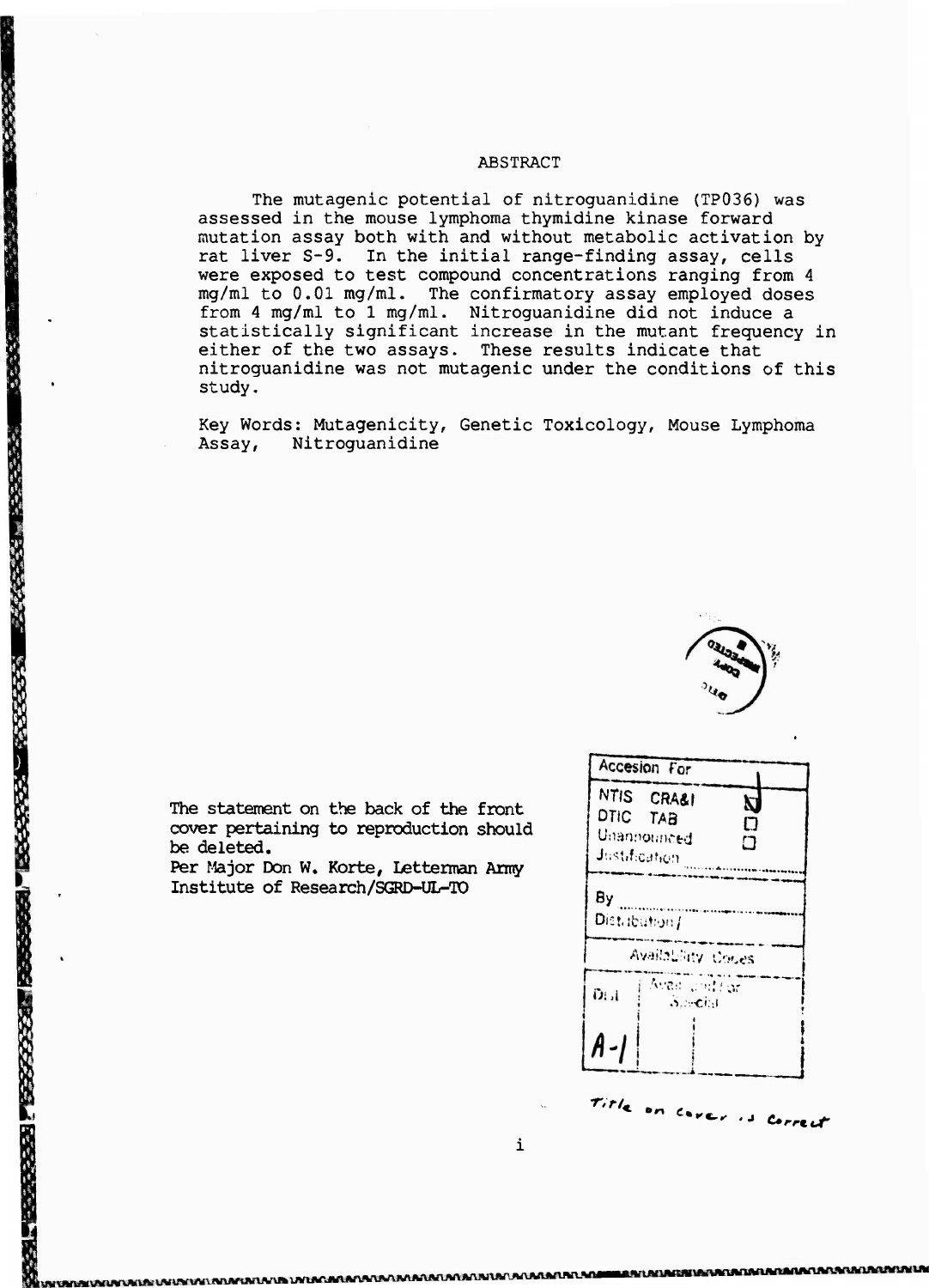#### PREFACE

TYPE REPORT: Mouse Lymphoma GLP Study Report

TESTING FACILITY: US Army Medical Research and Development Command Letterman Army Institute of Research Presidio of San Francisco, CA 94129-6800

SPONSOR: US Army Medical Research and Development Command US Army Biomedical Research and Development Laboratory Frederick, MD 21701-5010 Project Officer: Gunda Reddy, PhD

PROJECT/WORK UNIT/APC: #3E16270A835/180/TLB0

GLP STUDY NUMBER: 85035

STUDY DIRECTOR: MAJ Don W. Korte, Jr., PhD, MS

PRINCIPAL INVESTIGATOR: MAJ John W. Harbell, PhD, MS

REPORT AND DATA MANAGEMENT: A copy of the final report, retired SOPs, study protocol, retired stability and purity data on the test compound, and an aliquot of the test compound will be retained in the LAIR Archives.

TEST SUBSTANCE: Nitroguanidine CAS # 556-88-7

OBJECTIVE: The objective of this study was to determine the mutagenic potential of Nitroguanidine (TP036) by using the Mouse Lymphoma Forward Mutation Assay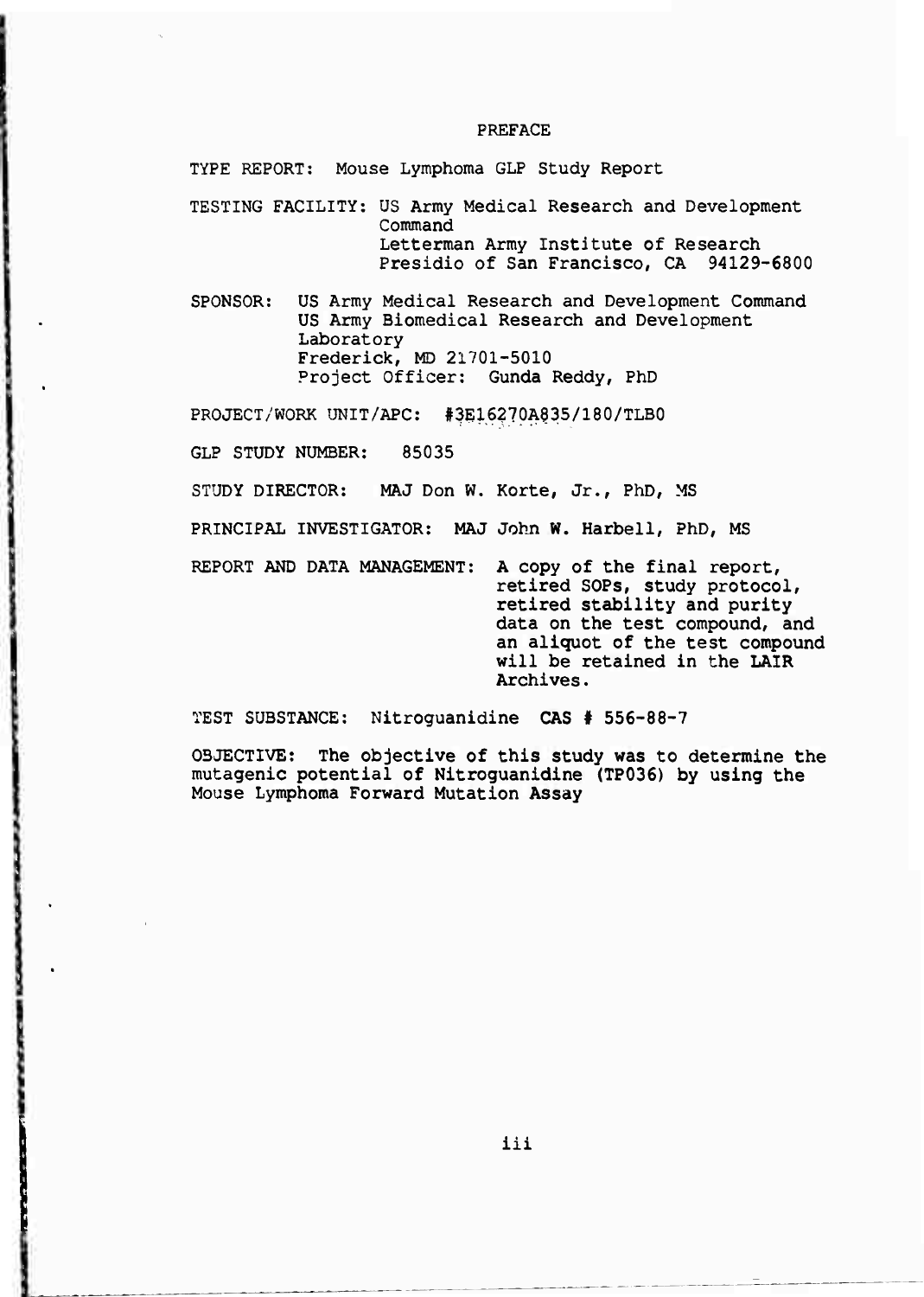## ACKNOWLEDGMENTS

SGT Steven K. Sano and John Dacey provided research assistance during this study.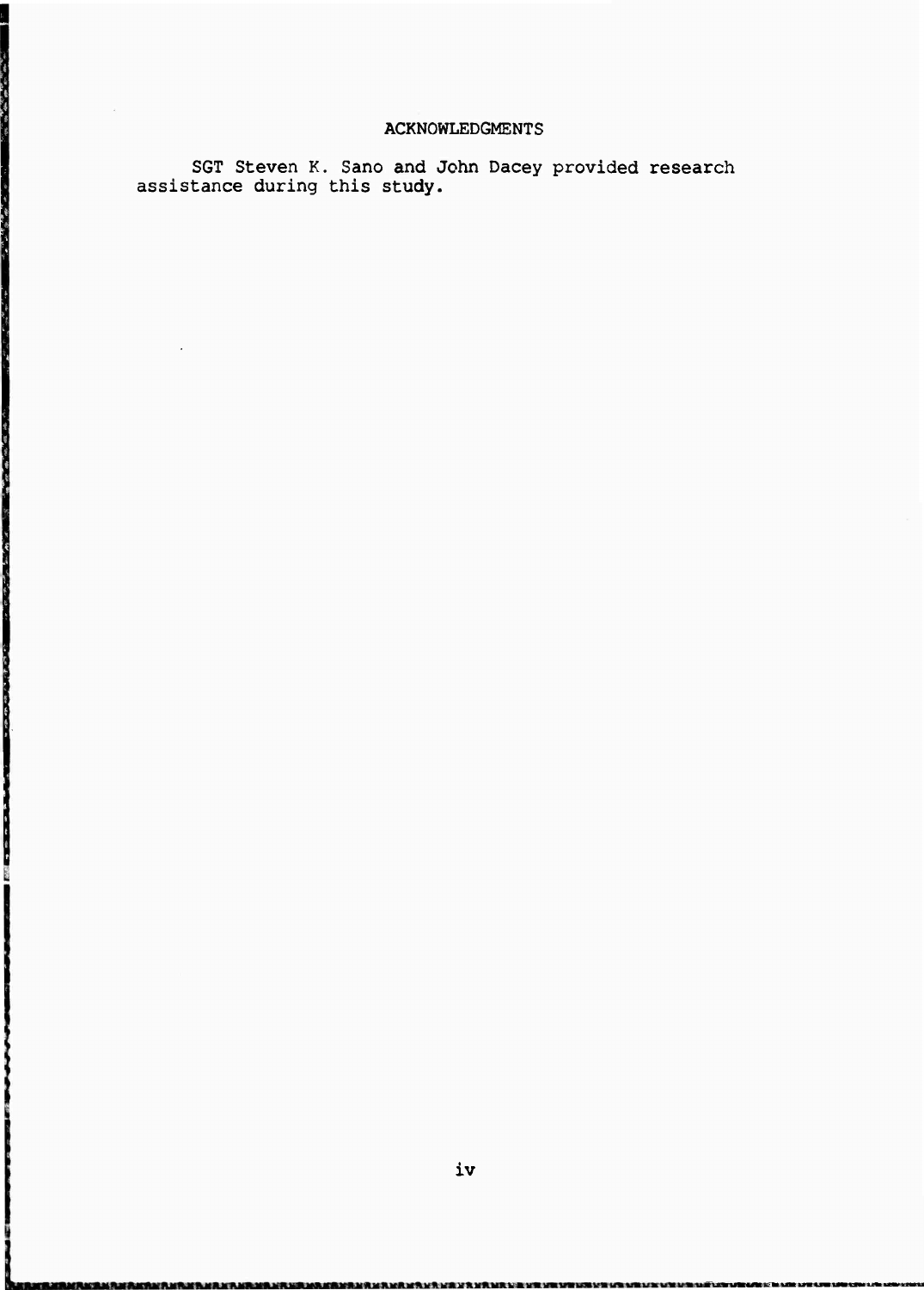SIGNATURES OF PRINCIPAL SCIENTISTS AND MANAGERS INVOLVED IN THE STUDY

We, the undersigned, declare that GLP study number 85035 was performed under our supervision, according to the procedures described herein, and that this report is an accurate record of the results obtained.

ute  $2DECR1$ 

DON W. KORTE, JR $\nu$ PhD / Date MAJ, MS Study Director

医皮质皮质 医多发性发育 计数据数据

*Ä .^4 <sup>6</sup> SL, fp* **/**

**JOHN W. HARBELL,** PhD / Date **MAJ, MS** Principal Investigator

**/';** .' *UJLUJL-4 <sup>H</sup> / c -fi*

CONRAD **R. WHEELER, PhD** / **Date** DAC Analytical Chemist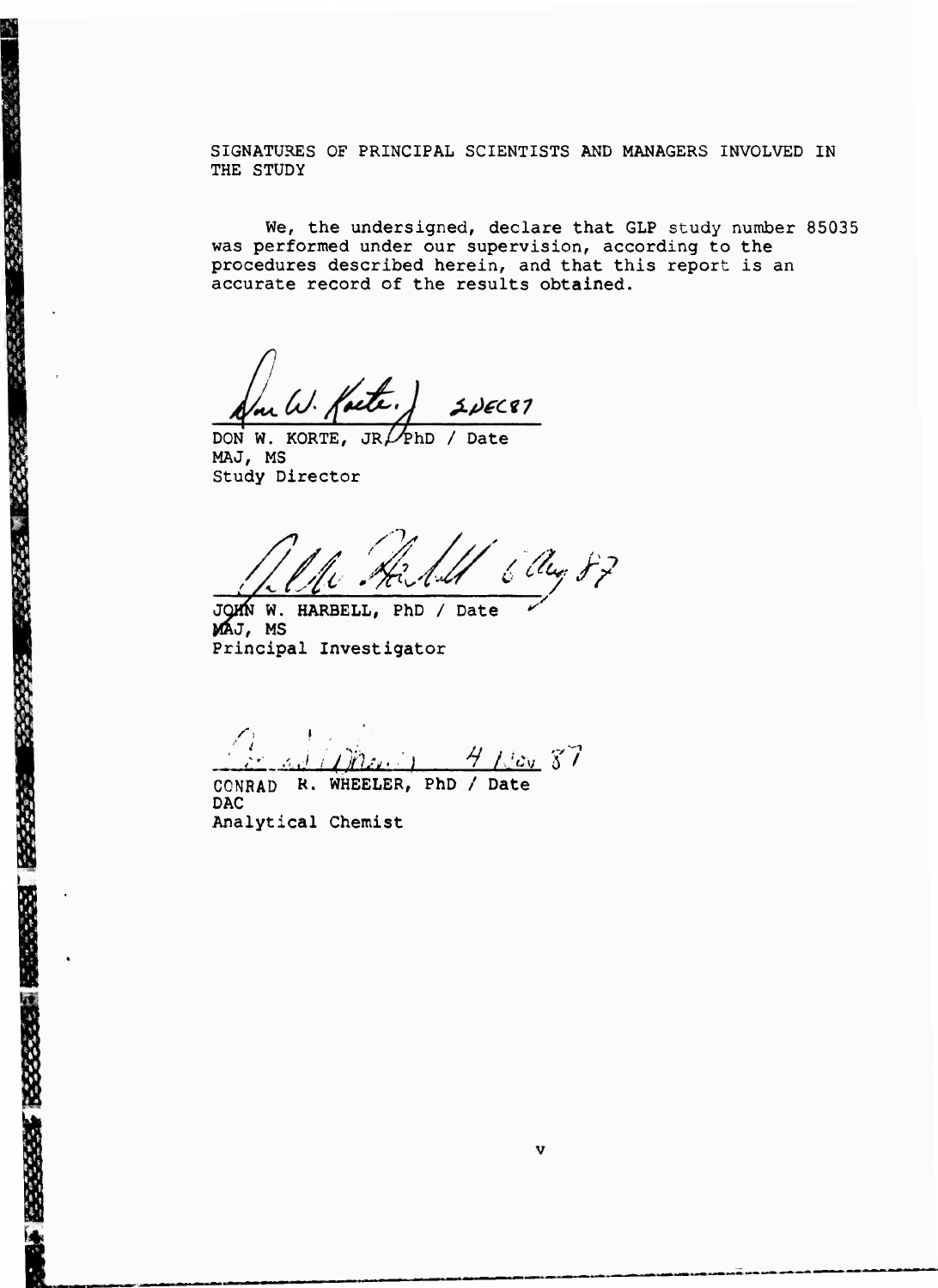

## **DEPARTMENT OF THE ARMY**

**LETTERMAN ARMY INSTITUTE** OF **RESEARCH** PRESIDIO **OF SAN FRANCISCO,** CALIFORNIA **94129-6800**

**REPLY TO A-TENTIQN <sup>O</sup> f**

**SGRD-ULZ-QA 15 Mov 87 MEMORANDUM FOR RECORD**

**SUBJECT: Report of GLP Compliance for Study 85035**

**1. I hereby certify that the protocol for 3LP Study 85035 was reviewed on 11 March 1985 and the study inspected 2 April 1985. The phase inspected was exposure of cells to compound.**

**2. The report entitled "Mutagenic Potential of Nitroguanidine {TP036) in the Mouse Lymphoraa Forward Mutation Assay," Toxicology Series 159, and the raw data were audited on 7 July 1987 and 5 November 1987.**

Lewer) Carolyn III

**CAROLYN 7!. LEWIS C, Quality Assurance**

**^\*-\*—-\* '\*•«-» W**

**<sup>1</sup> <sup>11</sup> M-ft-Mft-T-"»^—»—»" »——-T^—»--\* — ^-'^ M-"**

**\* 1'M**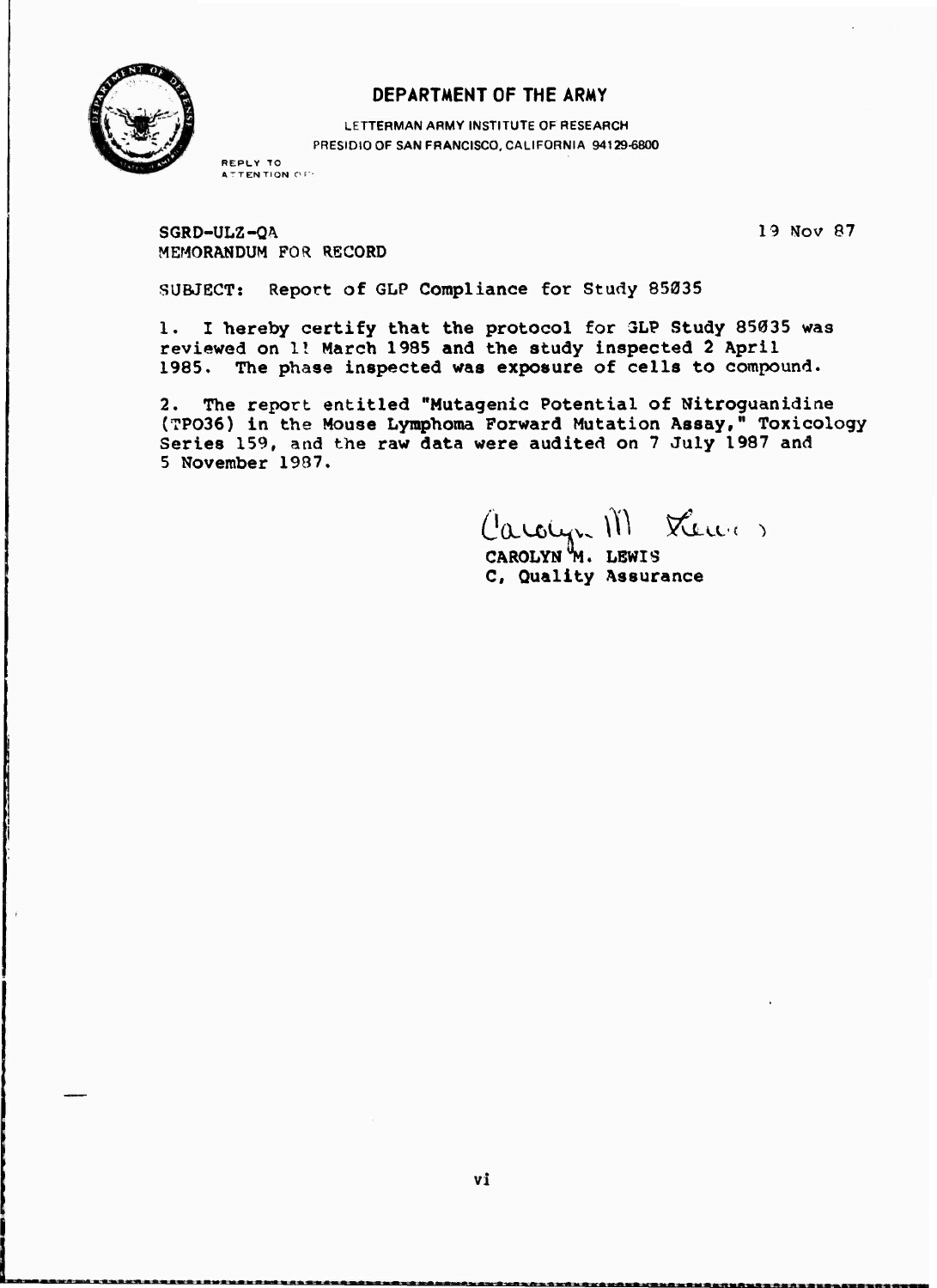# TABLE OF CONTENTS

ŕ.

| Signatures of Principal Scientists                                                                                        |  |  |  |  |  |  |  |  |  |  |
|---------------------------------------------------------------------------------------------------------------------------|--|--|--|--|--|--|--|--|--|--|
|                                                                                                                           |  |  |  |  |  |  |  |  |  |  |
|                                                                                                                           |  |  |  |  |  |  |  |  |  |  |
| BODY OF THE REPORT                                                                                                        |  |  |  |  |  |  |  |  |  |  |
|                                                                                                                           |  |  |  |  |  |  |  |  |  |  |
| Objective of the Study  1                                                                                                 |  |  |  |  |  |  |  |  |  |  |
| MATERIALS AND METHODS                                                                                                     |  |  |  |  |  |  |  |  |  |  |
| Chemical Preparation  2<br>Metabolic Activation System  3<br>Assay Acceptance Criteria  5                                 |  |  |  |  |  |  |  |  |  |  |
| DATA EVALUATION                                                                                                           |  |  |  |  |  |  |  |  |  |  |
| Cell Replication and Survival  6<br>Criteria for a Positive or Negative Response 6<br>Deviations from the Protocol/SOP  7 |  |  |  |  |  |  |  |  |  |  |
|                                                                                                                           |  |  |  |  |  |  |  |  |  |  |
|                                                                                                                           |  |  |  |  |  |  |  |  |  |  |
|                                                                                                                           |  |  |  |  |  |  |  |  |  |  |
|                                                                                                                           |  |  |  |  |  |  |  |  |  |  |
|                                                                                                                           |  |  |  |  |  |  |  |  |  |  |
|                                                                                                                           |  |  |  |  |  |  |  |  |  |  |
| OFFICIAL DISTRIBUTION LIST 25                                                                                             |  |  |  |  |  |  |  |  |  |  |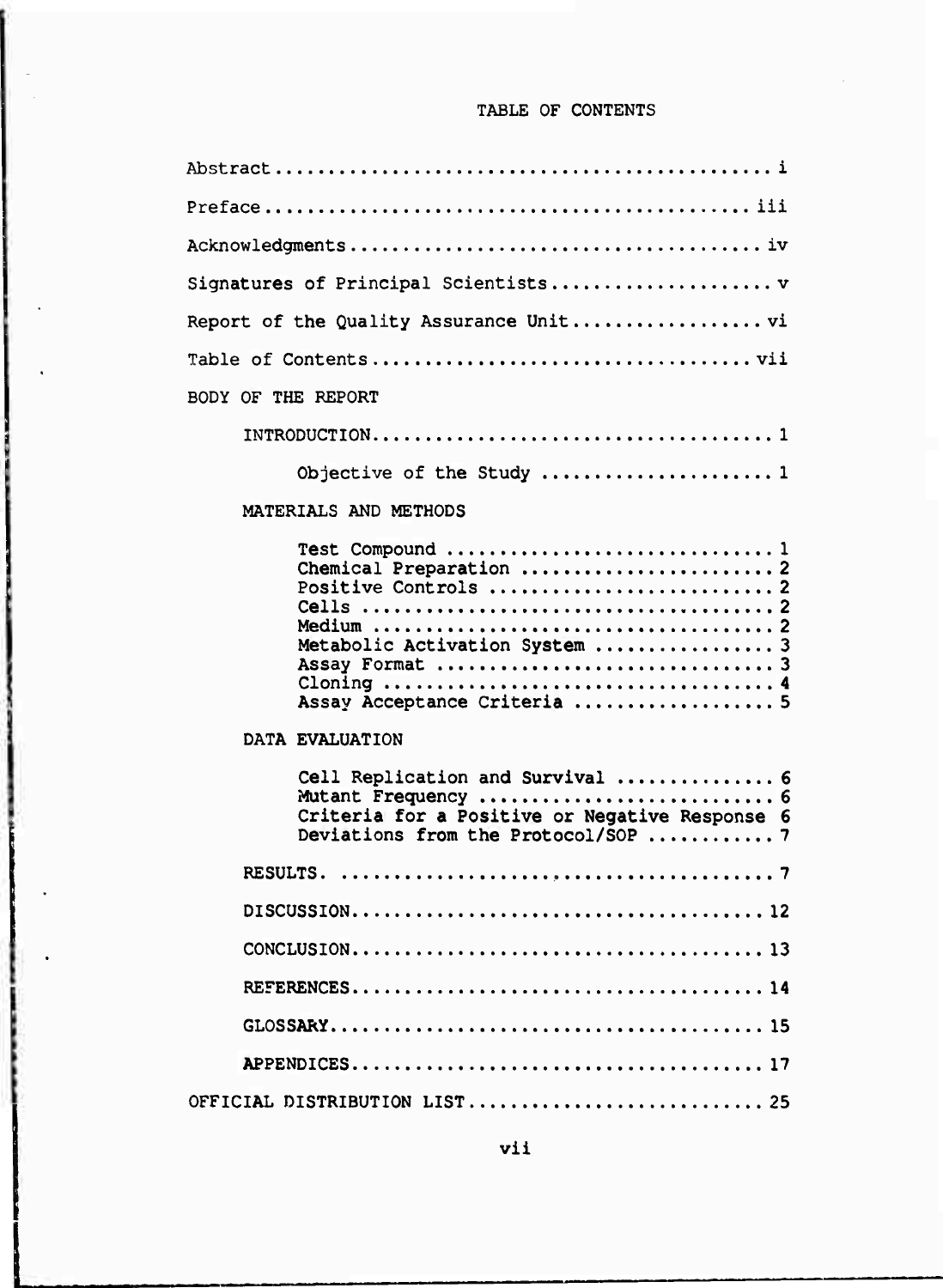Mutagenic Potential of Nitroguanidine (TP036) in the Mouse Lymphoma Forward Mutation Assay — Harbell and Korte

Nitroguanidine, a primary component of US Army triplebase propellants, is now produced in a Government-owned contractor-operated ammunition plant. The US Army Biomedical Research and Development Laboratory (USABRDL), as part of its mission to evaluate the environmental and health hazards of military-unique propellants generated by US Army munitions manufacturing facilities, conducted a review of the nitroguanidine database and identified significant gaps in the toxicity data (1). The Division of Toxicology, LAIR, was tasked by USABRDL to develop a genetic and mammalian toxicity profile for nitroguanidine, related intermediates/by-products of its manufacture, and its environmental degradation products.

#### **Objective of the Study**

The objective of this study was to determine the mutagenic potential of nitroguanidine (TP036) by using the Mouse Lymphoma Forward Mutation Assay.

MATERIALS AND METHODS

Nitroguanidine was evaluated for cytotoxicity and mutagenicity according to LAIR SOP, OP-STX-71 (2).

**Test Compound**

Chemical name: Nitroguanidine

LAIR Code name: TP036

Chemical Abstracts Service Registry No.: 556-88-7

Structural formula:

(NH2) \  $C=N-NO<sub>2</sub>$ / (NH2)

Empirical formula: CH4N4O2

Storage: Nitroguanidine was obtained from Hercules Aerospace Division, Sunflower Army Anununition Plant, DeSoto, Kansas (lot no. SOW84kl01 A001 for the initial and SOW83H001- 004 for the confirmatory assay) and was assigned the LAIR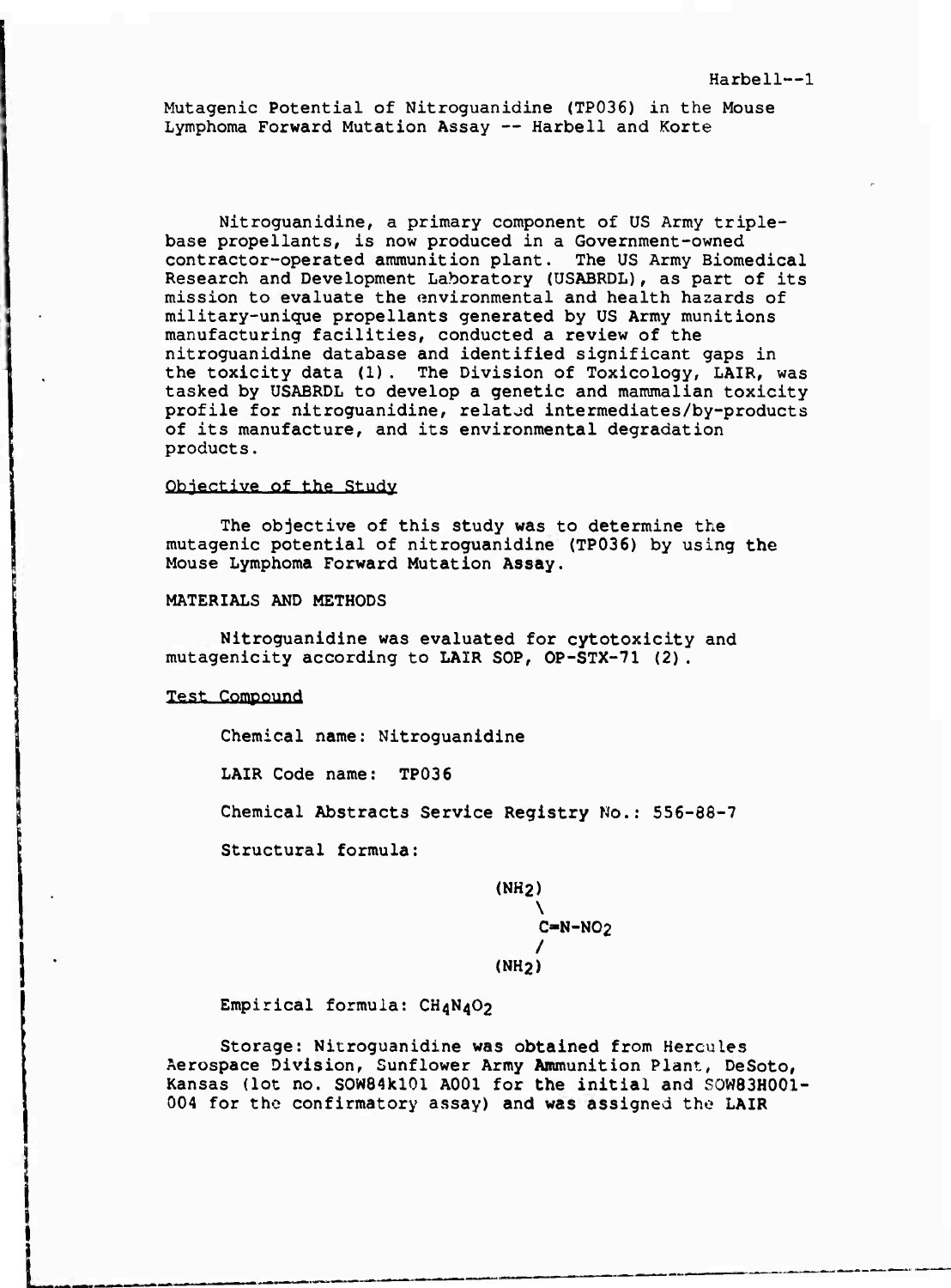Code number TP036. The test compound was stored at room temperature in a bunker on the Presidio of San Francisco. Small amounts of test compound were stored at room temperature in the laboratory just before use.

Chemical Properties/Analysis: Data characterizing the chemical composition and purity of the test material were prepared by the Division of Toxicology, LAIR, Presidio of San Francisco, CA (Appendix A).

#### Chemical Preparation

Nitroguanidine was dissolved directly in Fisher's Medium without serum with a final concentration of <sup>4</sup> mg/ml. This concentration is close to saturation for nitroguanidine in an aqueous medium (1).

## Positive Controls

Ethyl methanesulfonate (EMS) (Sigma lot no. 83F-0279), added directly to the culture medium so as to provide a final concentration of 0.32 mg/ml, **was used as the positive control for the assays conducted without metabolic activation. A** stock solution of **2-acetamide fluorene (2AAF)** (Sigma lot no. 113F-3679) in DMSO (Sigma lot no. 113F-0450) of 50 mg/ml (first **assay) or 5 mg/ml (confirmatory assay) was prepared. One hundred microliters of this stock were used (0.5 or 0.05** mg/ml **final** concentration, **respectively, in the two assays) as the positive control for assays conducted with metabolic** activation. The final DMSO **concentration of the 2AAF-treated cultures did not exceed 1%. Both positive controls were prepared fresh on** the **day of assay.**

## **Cells**

,我们的学习,我们的学习,我们的学习,我们的学习,我们的学习,我们的学习,我们的学习,我们的学习,我们的学习,我们的学习,我们的学习,我们的学习,我们的学习,我们的学习,我们的学习,我们的学习,我们

**Mouse lymphoma cells L5178Y 3.7.2C TK<sup>+</sup> /" were provided by Dr. Donald Clive, PhD, Burroughs Wellcome Co, Research Triangle Park, NC 27709. These cells were maintained In antibiotic-free Fisher's Medium for Leukemic Cells of Mice (Fisher's Medium) supplemented with 10% horse serum. Six days before each assay began, the cell population was cleared of spontaneous thymidine kinase negative mutants by methotrexate treatment (2) and screened for mycoplasma and other contaminants** by **using the 3T6 co-culture technique (3) . No nonnuclear DNA was detected after four days of co**culture, **and** thus **the cell line was presumed to be uncontaminated.**

#### **Medium**

**Powdered Fisher's Medium (basic) was purchased from Sigma Chemical Co (lot no. 113F-4710-1) and prepared in 10 mM HEPES buffered glass distilled water (pH 7.3). The medium**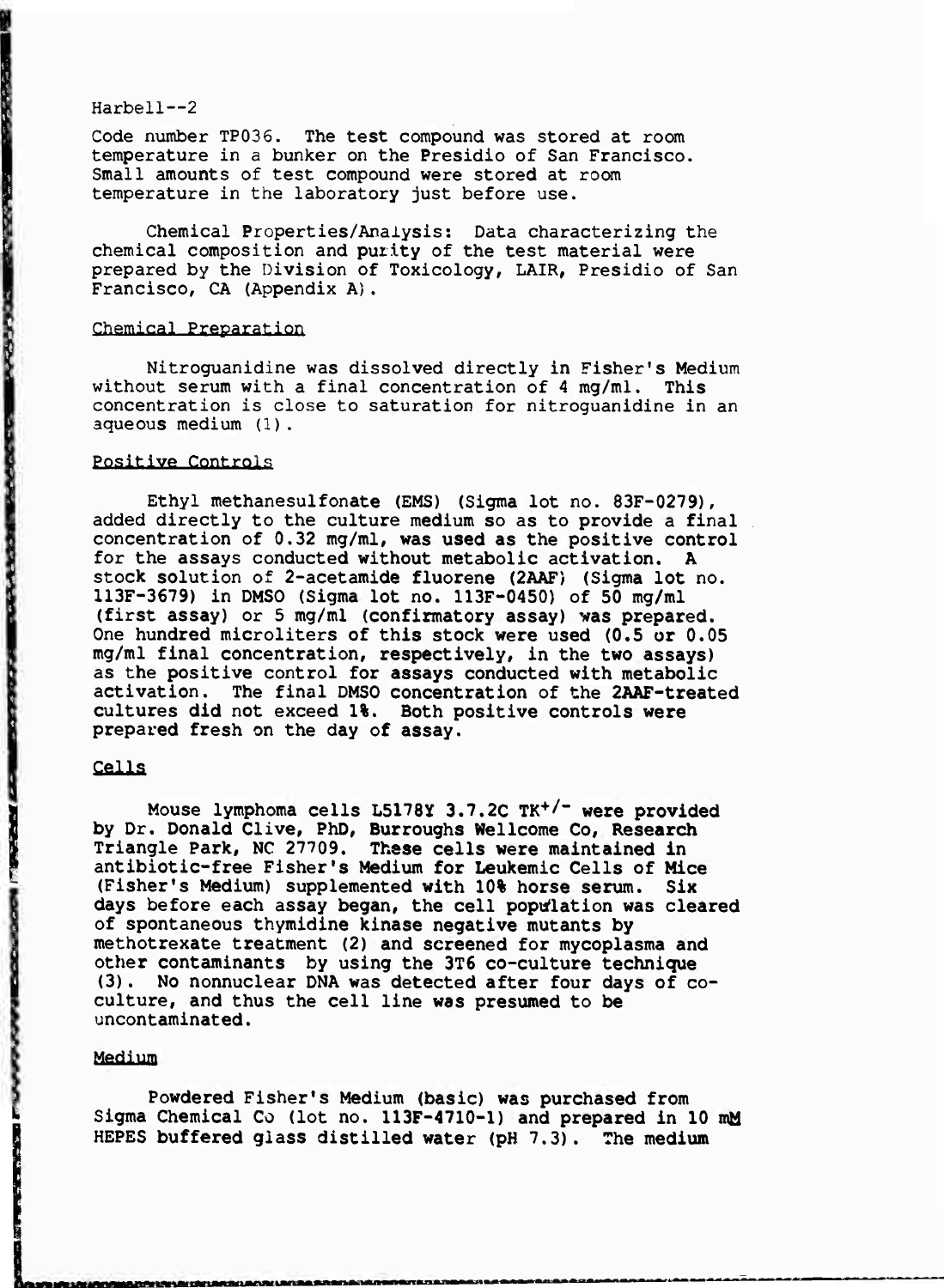was immediately filter sterilized. The sterile medium was supplemented with 1-glutamine (2 mM) and sodium pyruvate (1 mM) . Sterile horse serum (lot no. 310437) was obtained from Sterile Systems Inc, Logan, Utah, and was heat inactivated (56°C for 30 minutes) before use. Fisher's Medium was supplemented with horse serum at 5%, 10%, or 20% (volume/volume) final concentration. These were designated  $F_{5p}$ ,  $F_{10p}$ , and  $F_{20p}$ , respectively, after the standard notation of Clive (4).

#### Metabolie Activation System

The metabolic activation system was composed of Aroclorinduced rat liver 9000 g supernatant fraction (S-9) and an NADPH-regenerating system provided by the cofactor mixture. Cofactor mixture, consisting of 2 mg/ml of NADP (Sigma lot no. 123F-7095 and 100F-7225) and 11.25 mg/ml of sodium isocitrate (Sigma lot nc 64F-3825), was prepared in Fisher's Medium without serum. In order to achieve the desired final nitroguanidine concentrations, cofactor mixture containing nitroguanidine was also prepared. This solution was prepared separately and mixed with normal cofactor mixture to obtain the desired concentration. These solutions were prepared immediately before use. When metabolic activation was used, 3 ml of cofactor solution were combined with 6 ml of cell suspension containing the treatment compound. Then <sup>1</sup> ml of S-9 was added to each group. Litton Aroclor-induced rat liver S-9 lot no. (RDK120) was used for each assay. Vials were thawed immediately before use.

#### Assay Format

- 「「「「「「「「「」」」という意味がで

医电影传导者 受贿赂强迫再发展

● 安全 ● 安全 ● 图

**BALL KAN COOP** 

Dosing: Stock cultures of L5178y 3.7.2C cells were prepared for use by clearing spontaneous mutants and checking for contamination (see "Cells" above). Only cleared and noncontaminated cell populations were used for these assays. L5178Y cells were counted with a Coulter Counter model 2M (Coulter Electronic Inc, Hialeah, Florida) and resuspended in Fisher's Medium with 5% hor. serum (F5p) at a concentration of <sup>10</sup><sup>6</sup> cells/ml. After one hour, 6 ml of the cell suspension were pipetted into each culture tube. The cells were then centrifuged down and the supernatant medium drawn off. The cells were then resuspended in FQP containing the desired concentration of nitroguanidine. For groups treated without metabolic activation, 9.7 ml were added, while those with metabolic activation received 5.7 ml. Three hundred microliters of horse serum were added to bring the serum concentration to 3%. Positive controls were added (see Tables 1 and 3 for concentrations). Negative controls were prepared for both the metabolic activation series and the nonactivation series. The groups of the metabolic activation series received 3 ml of cofactor mixture and <sup>1</sup> ml of freshly thawed S-9 suspension. The cofactor mixture also contained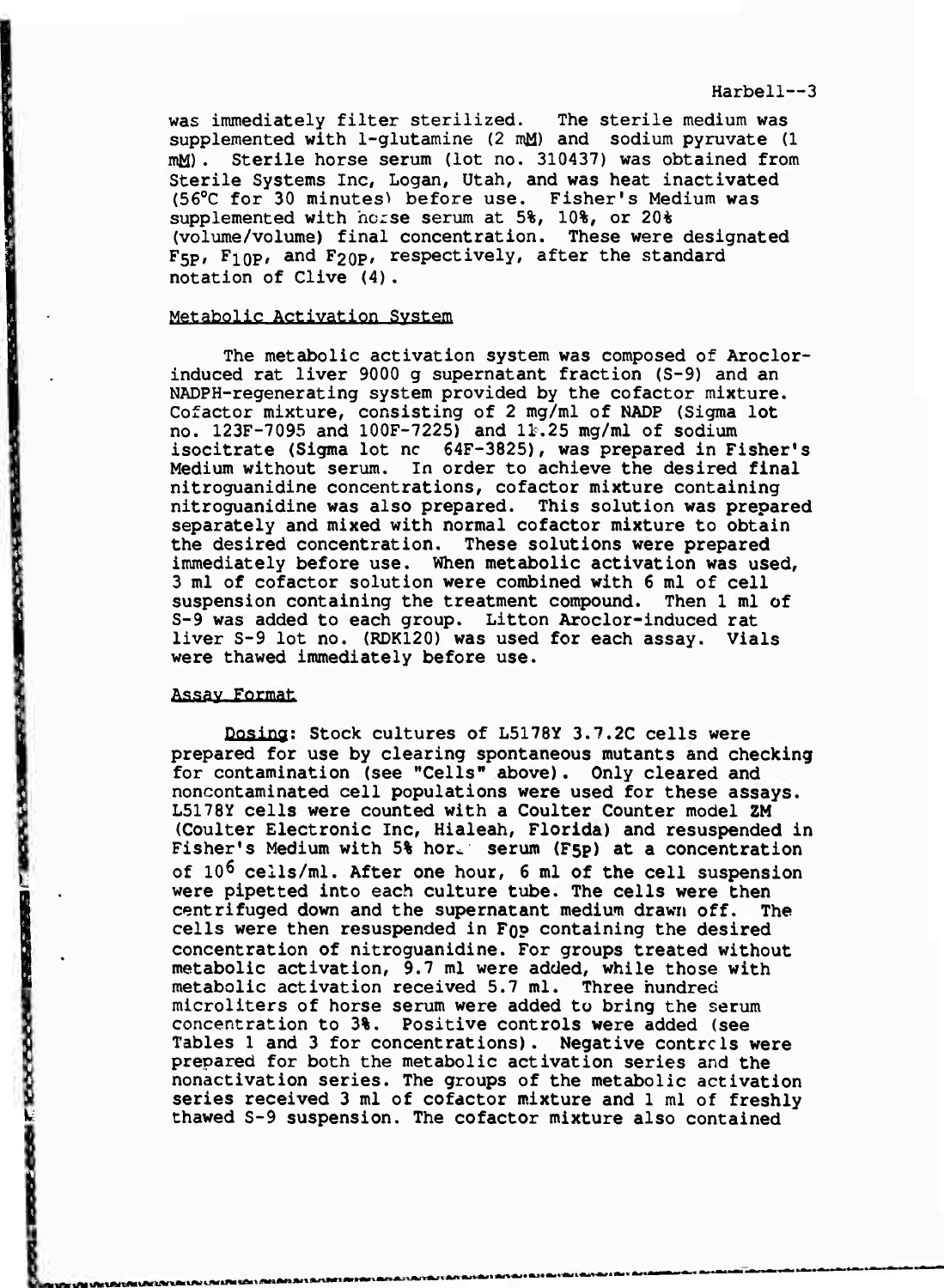nitroguanidine in some cases to achieve the desired final compound concentration. The low serum (3%) concentration was intended to reduce the possible interaction (and inactivation) of test compounds with the serum proteins (4).

These cultures were maintained at 37°C on a roller drum for <sup>4</sup> hours, washed twice with Fisher's Medium containing 10% horse serum  $(F10P)$ , resuspended in 20 ml of  $F10P$ , and returned to the roller drum. Ten percent serum in the medium provided for rapid growth in suspension culture.

Culturing: Approximately 24 hours after the cultures were first exposed, a sample of each culture was trypsintreated for 10 minutes to produce a single cell suspension for counting. This suspension was then diluted to the appropriate concentration range and counted (average of three counts). The remaining cells from each culture were then diluted to 3 x  $10^5$  cells/ml in 20 ml of F<sub>10</sub> and returned to the roller drum. After approximately 48 hours, an aliquot from each culture was again counted. All cultures to be cloned at this point were diluted to 3 x 10<sup>5</sup> cells/ml in Fisher's Medium with 20% horse serum  $(F_{20P})$ . Twenty percent serum was used during cloning to enhance the absolute cloning efficiency.

### Cloning

\* W 3 W A & \*

Nonselective; Soft agar cloning was used to determine the percentage of viable cells (viable count) and thymidine kinase negative mutants (mutant count) in each control and treated culture. To determine the percentage of viable cells, a portion of each freshly diluted culture (3 x 10<sup>5</sup> cells/ml) was further diluted to 600 cells/ml in  $F_{20P}$ . One milliliter of this suspension was diluted in 105 ml of  $F_{20P}$ containing 0.4% agar (Sigma lot no. 123F-0293) at 37°C. After vigorous mixing, this suspension of 5.7 cells/ml was dispensed into three 100 mm petri dishes (33 ml/dish). The extra 5 ml were provided to compensate for medium that foamed or adhered to the sides and thus could not readily be dispensed into the petri plates. The agar was allowed to harden at room temperature in the laminar flow hood (about 10 minutes).

Selective: To determine the percentage of thymidine kinase negative mutants, a similar but selective cloning procedure was performed. Ten milliliters of the  $3 \times 10^5$ cells/ml suspension were diluted with 95 ml of  $F_{20P}$  with 0.4% agar (final concentration) which contained  $1 \mu g/ml$  of trifluorothymidine (TFT) (Sigma lot no. 94F-0351). TFT was used to arrest the growth of all cells that contained thymidine kinase. After mixing, <sup>33</sup> ml of this 2.86 <sup>x</sup> ID<sup>4</sup>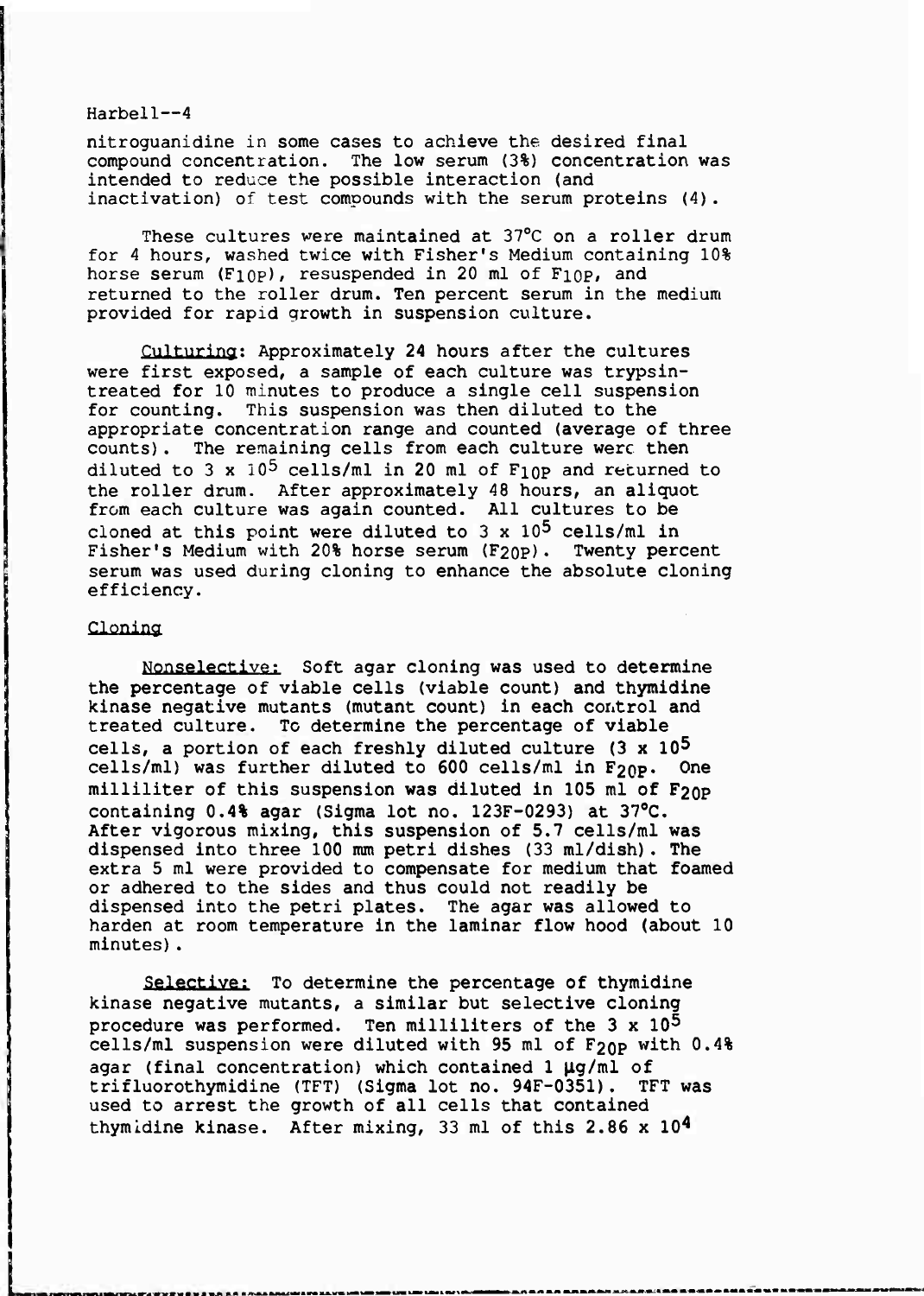cells/ml suspension were placed into each of three lOO-mm petri dishes.

After hardening, both the mutant and viable count dishes were incubated for 11 days at 37°C in a humidified atmosphere of 95% air and 5% CO2. The number of colonies on each plate was then determined by using a Biotran II Automated Colony Counter (New Brunswick Scientific Co, Edison, New Jersey) with the size setting on zero.

## **Assay Acceptance Criteria**

**LEASE INCORPORATION IN SAT** 

The following criteria are required, according to Brusick (5), for a valid assay.

Cloning Efficiency-' The minimum negative control viable count cloning efficiency (mean count/mean number of cells plated) should be 70% or greater for the negative control cultures not treated with the activation mixture. A 100% cloning efficiency may be exceeded due to the delay between cell counts and dilutions during which the cells continue to divide. However, since the dilutions for the selective and nonselective cloning suspensions are made at the same time, the ratio between the two should not change even with the delay.

Cell Replication: The cells in the negative control cultures (without S-9 activation) should undergo at least a 15-fold increase in cell number over the two days of suspension culture. Negative control cultures treated with the metabolic activation mixture characteristically show slightly less growth and therefore may not undergo the 15 fold increase.

Positive Control Responses: A statistically significant mutagenic response (see below) must be induced by the positive controls. Failure to induce a mutagenic response by the positive activation control (2AAF) would invalidate only the activation series provided that the EMS (nonactivation control) induced an appropriate response.

**Treatment Concentration:** in the absence of strong mutagenic activity (e.g. possible nonmutagen), cells should be exposed to the test compound concentration to the limits of solubility (usually  $up$  to 5 mg/ml) or to the point where suspension growth is reduced by cytotoxicity to 10% of controls. In these assays, the solubility of nitroguanidine limited the upper dose concentration.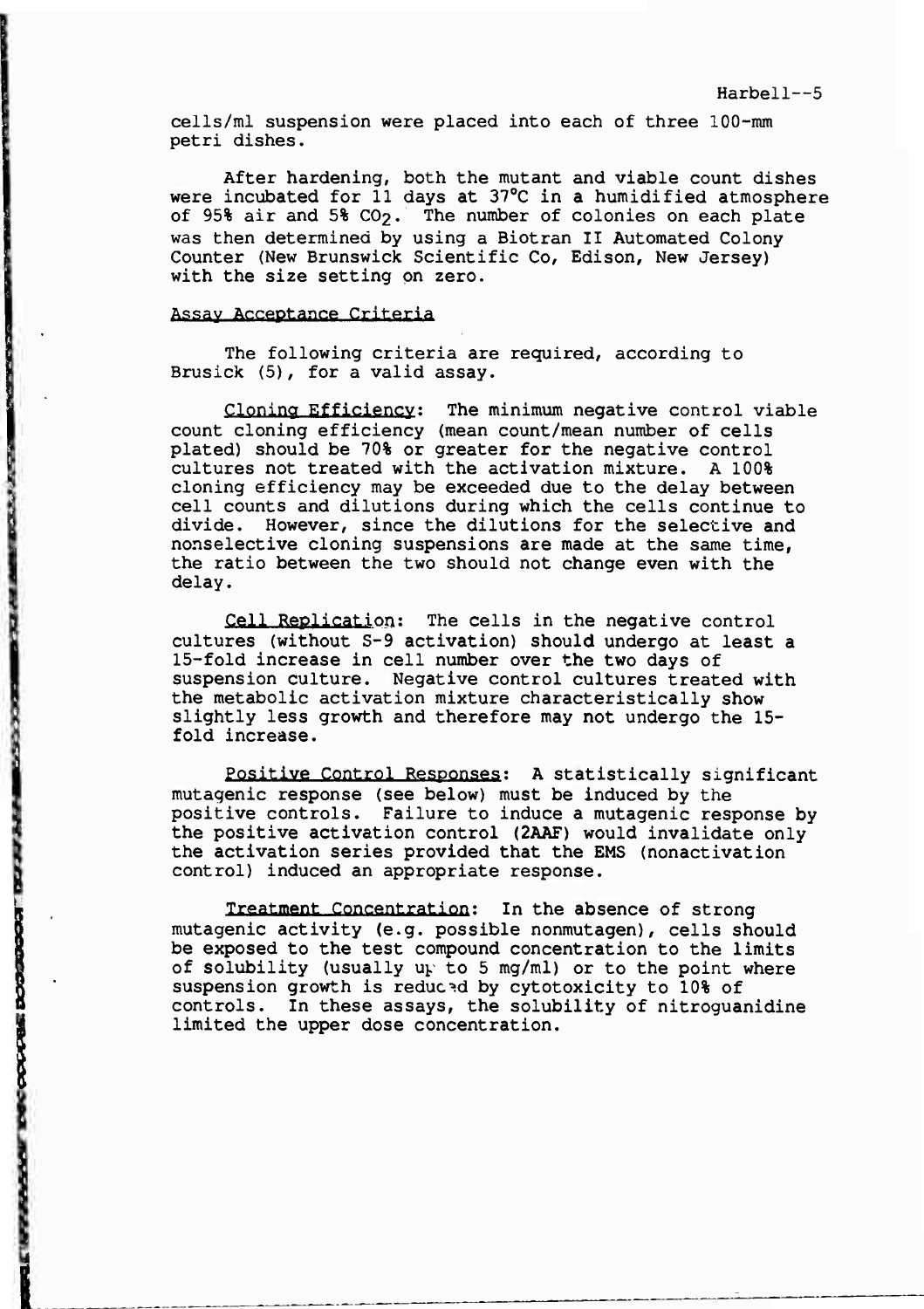# Harbell~6 DATA EVALUATION

不准具有最高级

医生产的复数形式 化三氯化氢 医电影

"你好解释我想要 1000 就能够的经结核

1、每日的时候的时候

**【 程序指标指标语句】** 

#### *Q?.ll* Replication and Survival

The combined activity of cell replication and survival for each control and treatment group is the product of suspension growth during the two days after exposure and the viable count cloning efficiency (2). Absolute suspension growth (ASG) is measured as a fold increase (usually 15- to 20-fold) in the control cultures over the 48-hour period. For example, the EMS treated culture in the initial assay (Table 1) grew from  $3 \times 10^5$  cells/ml to  $1.059 \times 10^6$  cells/ml, a 3.53-fold increase, during the first 24 hours. The culture was then diluted to 3 x  $10^5$  cells/ml and allowed to continue growing for another 24 hours. At that point, the cell concentration was  $1.320 \times 10^6$  cells/ml, a 4.4-fold increase. Thus the total growth was  $3.53 \times 4.4 = 15.4$ -fold increase over two days. Relative suspension growth (RSG) compares the treated groups against the appropriate negative controls. Absolute cloning efficiency (ACE) is the observed number of viable count clones compared to the expected number of 189 per plate (5.7 cells/ml x 33 ml = 189 cells). Relative cloning efficiency (RCE) compares the treated groups with their respective negative controls. Thus, absolute cell survival (ACS) is the product of the suspension growth and absolute cloning efficiency while the relative cell survival (RCS) is the treated ACS compared to the control ACS.

#### Mutant Frequency

The mutant frequency (MF) is the mean selective plate count divided by the mean nonselective plate count multiplied by the dilution factor  $(2 \times 10^{-4})$ . The dilution factor is derived from the ratio of the number of cells plated per ml in the nonselective plates divided by the number of cells plated per ml in the selective plates  $(5.7/(2.86 \times 10^4)) = 2 \times$  $10^{-4}$ ). The induced mutant frequency (IMF) in the treated groups is the observed mutant frequency less the spontaneous mutant frequency of the negative controls. Again, nonactivation and activation series are compared separately. The variance and standard error (SE) of the mutant frequency are calculated by using the mean selective and nonselective plate counts and with an assumed dilution variance of 10%  $(2, 4)$ .

#### Griteria for a **Positive or Negative Response**

An individual treatment concentration is considered positive if the assay is valid, the cell survival is at least 10% of controls, and the induced mutant frequency is at least three times  $(p < 0.01)$  the standard error of that mutant frequency. A test compound is considered mutagenic if it

.<br>Islamski krygu i na vysta vysta strata statorom od trata od vysta za vysta za od trata za statora za statorom o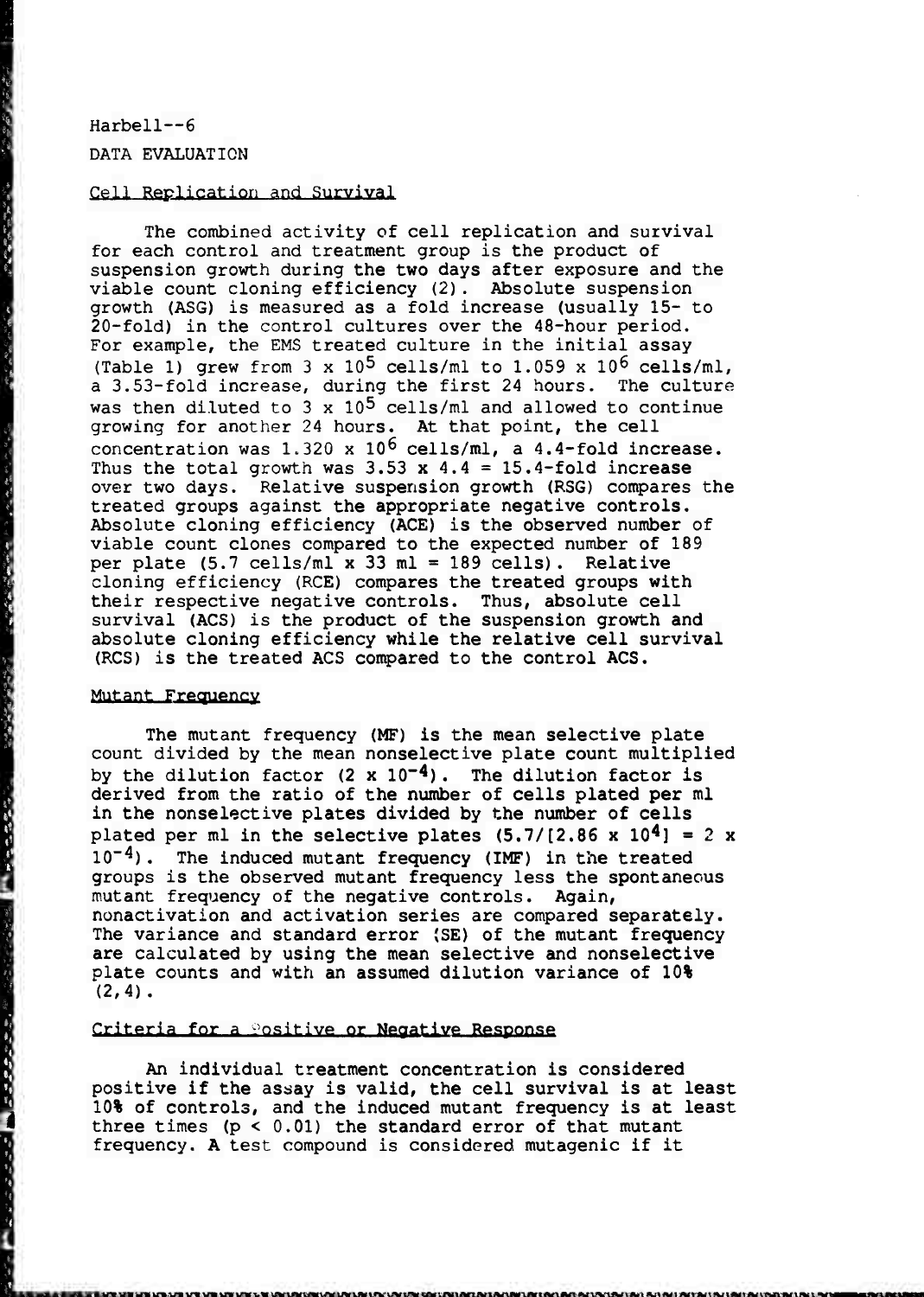#### Harbell~7

yields a correlated positive dose response through several (usually three) treatment concentrations (4-6).

A compound is considered nonmutagenic in this system if a valid assay does not yield a positive response and the limits of compound solubility (up to 5 mg/ml) or 90% reduction in cell survival has been reached. Normally, a determination of mutagenic potential is not made on the basis of only one assay. Both positive and negative assays are confirmed.

### Deviations from the Protocol/SOP

In the initial assay, the concentration of 2AAF was 0.5 mg/ml instead of 0.05 mg/ml, which accounts for the extreme toxicity observed. This toxicity and the mutant frequency does, however, demonstrate that the activation system was functioning.

## RESULTS

Nitroguanidine was assayed two times, one initial assay and one confirmatory assay. The compound exposure concentration and resulting data are presented in Tables <sup>1</sup> through 4, while the raw data are contained in Appendix B.

The initial assay (Tables 1 and 2) covered a dose range of 4 to 0.01 mg/ml. Absolute suspension growth and absolute cloning efficiency for the negative controls were within prescribed limits. The apparent greater-than-100% absolute cloning efficiency was the result of the time delay between cell counting and dilution of these samples. Both positive controls produced a statistically significant mutagenic response as required for a valid assay. The test compound, nitroguanidine, did not produce significant mutagenic activity at any concentration tested.

The confirmatory assay (Tables 3 and 4) covered a dose range of 4 to 1 mg/ml. This assay was also valid in terms of cell growth, cloning efficiency, and positive control-induced mutagenic activity. Again no statistically significant mutagenic activity was induced by nitroguanidine.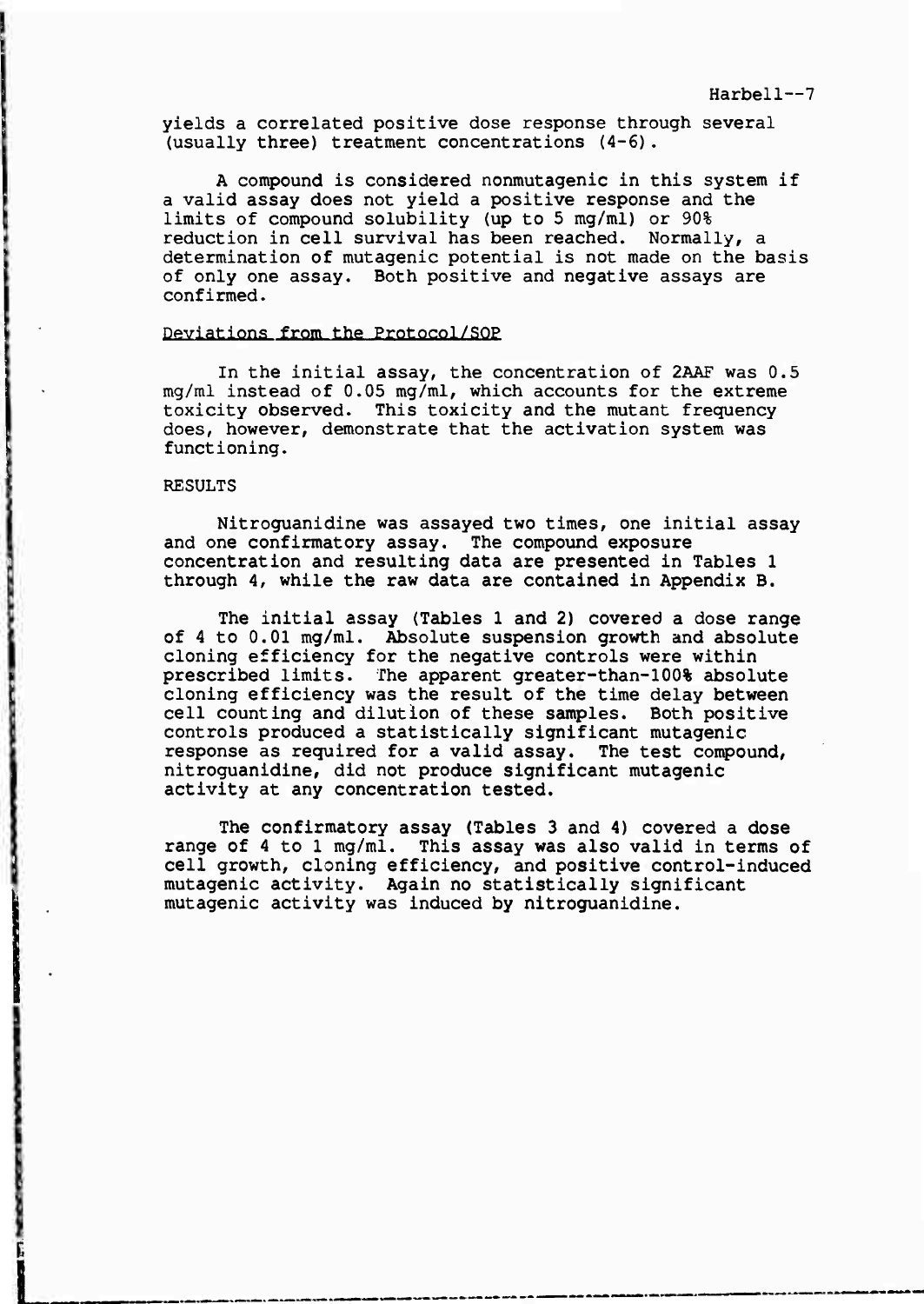"我们是一个人的。"

**The Second Contract of the Second Contract of Contract of Contract of Contract of Contract of Contract of Contract of Contract of Contract of Contract of Contract of Contract of Contract of Contract of Contract of Contrac** 

## Table <sup>1</sup>

Cell Survival Data from the Initial Assay

| Treatment            |      |       |                              | S-9 Cell Count<br>$(x 10^3/\text{m1})$ | Day 1 Day 2 | ASGa  | RSGb | <b>VCC</b> |     | ACE <sup>d</sup> RCE <sup>e</sup> | RCS <sup>f</sup> |
|----------------------|------|-------|------------------------------|----------------------------------------|-------------|-------|------|------------|-----|-----------------------------------|------------------|
| Control <sup>9</sup> |      |       | $\qquad \qquad \blacksquare$ | 1032                                   | 1347        | 15.30 | 100  | 250        | 132 | 100                               | 100              |
| <b>EMS</b>           | 0.32 | mq/ml | $\frac{1}{2}$                | 1059                                   | 1320        | 15.40 | 101  | 217        | 115 | 87                                | 88               |
| TP036                | 4.0  | mq/m1 | $\qquad \qquad$              | 891                                    | 1254        | 12.60 | 82   | 276        | 146 | 110                               | 90               |
| TP036                | 2.0  | mq/ml | $\qquad \qquad \blacksquare$ | 848                                    | 1484        | 13.72 | 90   | 228        | 120 | 91                                | 81               |
| <b>TP036</b>         | 1.0  | mq/ml | $\blacksquare$               | 949                                    | 1337        | 14.40 | 94   | 245        | 129 | 98                                | 92               |
| TP036                | 0.5  | mq/ml | -                            | 994                                    | 1333        | 14.52 | 35   | 246        | 130 | 98                                | 92               |
| TP036                | 0.1  | mq/ml | $\qquad \qquad \blacksquare$ | 1029                                   | 1359        | 15.30 | 100  | 259        | 137 | 104                               | 104              |
| TP036                | 0.05 | mq/ml | $\qquad \qquad \blacksquare$ | 1155                                   | 1271        | 16.38 | 107  | 270        | 143 | 108                               | 116              |
| <b>TP036</b>         | 0.01 | mg/ml | -                            | 1112                                   | 1257        | 15.54 | 102  | 246        | 130 | 98                                | 100              |
| Control              |      |       | $\ddotmark$                  | 880                                    | 1394        | 13.34 | 100  | 235        | 124 | 100                               | 100              |
| 2AAF                 | 0.5  | mq/ml | $\ddot{\phantom{1}}$         | 77                                     | 136         | 0.45  | 3    | 28         | 15  | 12                                | $\mathbf 0$      |
| <b>TP036</b>         | 3.66 | mg/ml | $\ddotmark$                  | 756                                    | 1360        | 11.25 | 84   | 257        | 136 | 109                               | 92               |
| <b>TP036</b>         | 2.0  | mq/ml | $\ddotmark$                  | 819                                    | 1299        | 11.61 | 87   | 268        | 142 | 114                               | 100              |
| <b>TP036</b>         | 1.0  | mg/ml | $\ddotmark$                  | 867                                    | 1221        | 11.89 | 88   | 275        | 146 | 117                               | 104              |
| <b>TP036</b>         | 0.5  | mq/ml | $\ddot{}$                    | 808                                    | 1394        | 12.42 | 93   | 250        | 132 | 106                               | 99               |
| <b>TP036</b>         | 0.1  | mg/ml | $\ddot{}$                    | 906                                    | 1326        | 13.20 | 98   | 249        | 132 | 106                               | 104              |
| <b>TP036</b>         | 0.05 | mq/ml | $\ddotmark$                  | 1002                                   | 1147        | 12.54 | 94   | 232        | 123 | 99                                | 93               |
| <b>TP036</b>         | 0.01 | mq/ml | $\ddot{\phantom{1}}$         | 929                                    | 1127        | 11.78 | 86   | 307        | 162 | 131                               | 113              |

a Absolute suspension growth = Total fold increase in suspension culture b Relative suspension growth = treated/control x 100 c Viable Clone Count = mean of 3 plates d Absolute Cloning Efficiency = viable clone count/189 x 100 e Relative Cloning Efficiency = treated/control x 100

f Relative Cell Survival = absolute cell survival

treated/absolute cell survival control x 100

g Mean values from both negative controls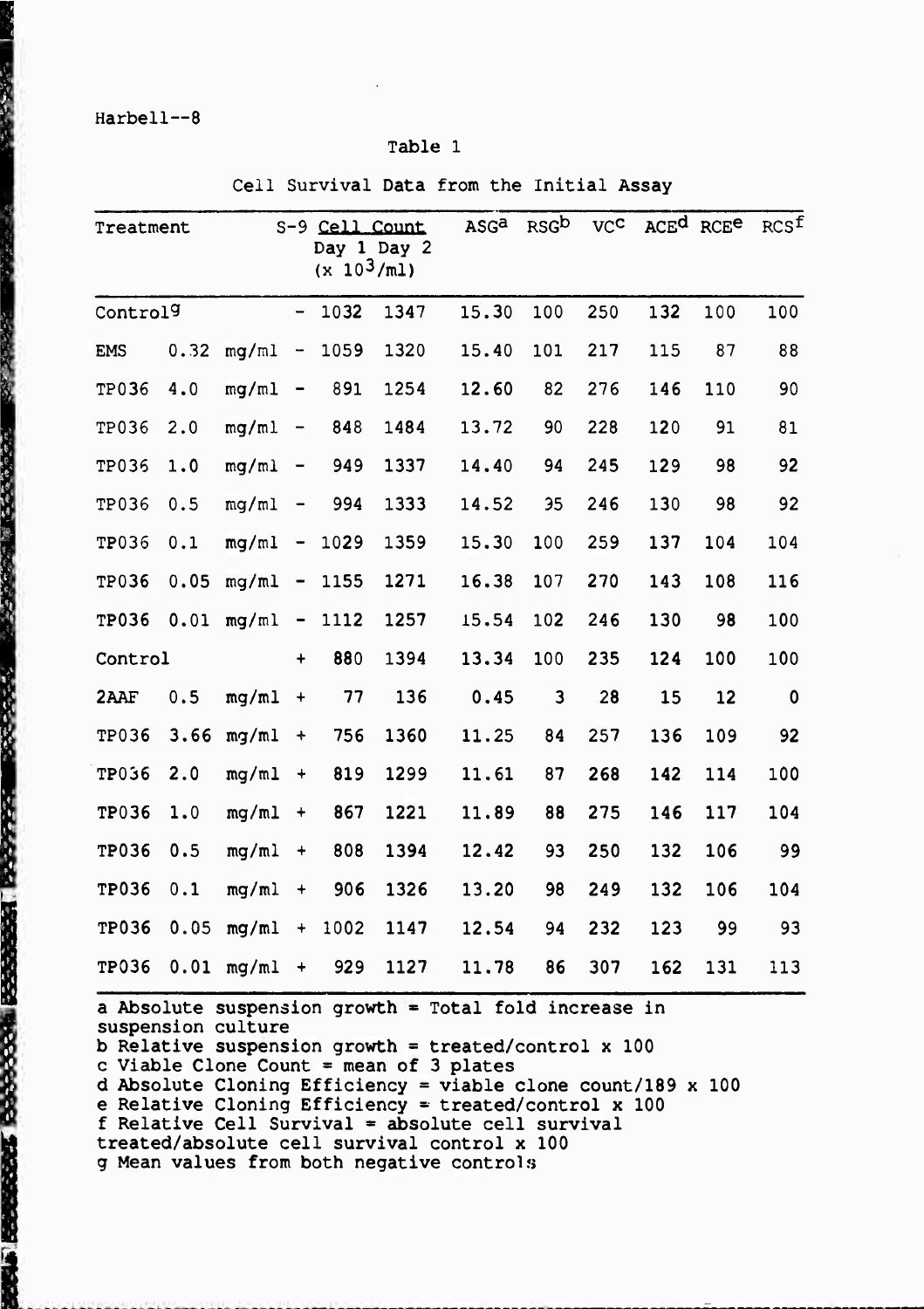#### Table 2

| Treatment                   |      |          | $S-9$       | RCS <sup>a</sup> | MFD<br>$(x10^{-6})$ $(x10^{-6})$ $(x10^{-6})$ | IMFC    | SE <sup>d</sup> | IMF/SE <sup>e</sup> |
|-----------------------------|------|----------|-------------|------------------|-----------------------------------------------|---------|-----------------|---------------------|
| $\text{Control}^\mathtt{f}$ |      |          | -           | 100              | 23.9                                          |         |                 |                     |
| EMS                         | 0.32 | mg/ml    | -           | 88               | 50.1                                          | 26.2    | 6.66            | 3.93                |
| <b>TP036</b>                | 4.0  | mg/ml    | -           | 90               | 15.9                                          | $-7.9$  |                 |                     |
| <b>TP036</b>                | 2.0  | $mg/\pi$ | $-$ .       | 81               | 14.3                                          | $-9.5$  |                 |                     |
| <b>TP036</b>                | 1.0  | mq/ml    |             | 92               | 17.7                                          | $-6.2$  |                 |                     |
| <b>TP036</b>                | 0.5  | mg/ml    |             | 92               | 14.1                                          | $-9.8$  |                 |                     |
| <b>TP036</b>                | 0.1  | mg/ml    | -           | 104              | 11.6                                          | $-12.3$ |                 |                     |
| <b>TP036</b>                | 0.05 | mg/ml    | -           | 116              | 20.5                                          | $-3.4$  |                 |                     |
| <b>TP036</b>                | 0.01 | mg/ml    | -           | 100              | 24.7                                          | 0.8     | 3.69            | 0.21                |
| Control                     |      |          | $+$         | 100              | 46.0                                          | 0.0     |                 |                     |
| 2AAF                        | 0.5  | mg/ml    | $\ddotmark$ | $\mathbf 0$      | 178.6                                         | 132.6   | 33.52           | 3.96                |
| <b>TP036</b>                | 3.66 | mg/ml    | $+$         | 92               | 34.0                                          | $-12.0$ |                 |                     |
| TP036                       | 2.0  | mg/ml    | $+$         | 100              | 30.8                                          | $-15.2$ |                 |                     |
| <b>TP036</b>                | 1.0  | mg/ml    | $+$         | 104              | 30.0                                          | $-15.9$ |                 |                     |
| TP036                       | 0.5  | mg/ml    | $\ddot{}$   | 99               | 38.5                                          | $-7.6$  |                 |                     |
| <b>TP036</b>                | 0.1  | mg/ml    | $+$         | 104              | 24.9                                          | $-21.1$ |                 |                     |
| <b>TP036</b>                | 0.05 | mg/ml    | $\ddot{}$   | 93               | 33.3                                          | $-12.7$ |                 |                     |
| TP036                       | 0.01 | mg/ml    | $\ddot{}$   | 113              | 41.1                                          | $-5.0$  |                 |                     |

Mutagenesis Data from the Initial Assay

a Relative Cell Survival = absolute cell survival treatment/absolute cell survival controls x 100 b Mutant Frequency = mutant clone count/viable clone count  $x$ dilution factor c Induced Mutant Frequency = treated mutant frequency control mutant frequency d Standard Error is calculated only when the IMF >0. e Ratio of the IMF to SE > 3 indicates a positive treatment response f Mean vaJues from both negative controls

**L**

**CONSUMER** PROPERTY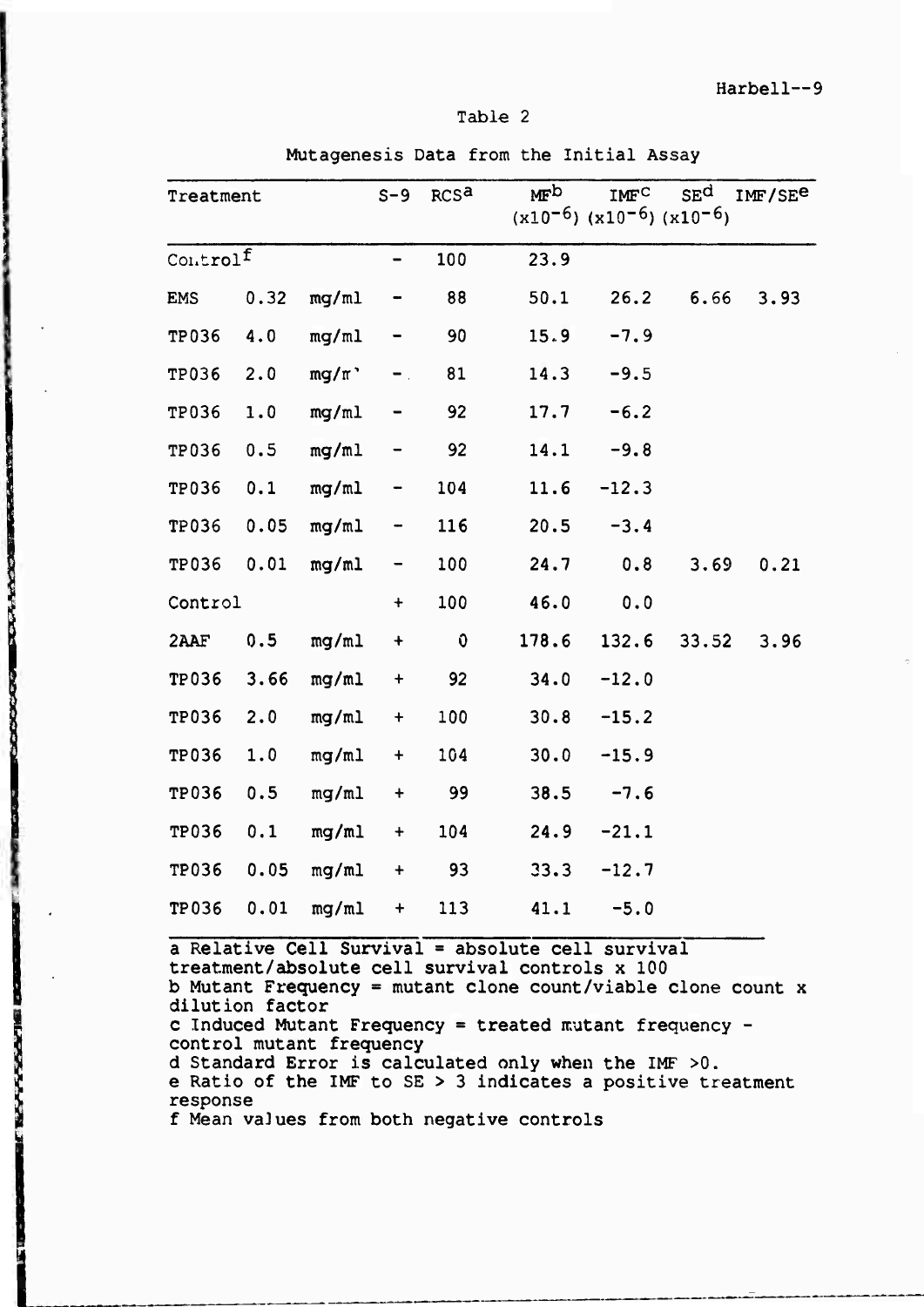## Table 3

| Treatment            |      |                |                          | S-9 Cell Count<br>$(x 10^3/m1)$ | Day 1 Day 2 | ASG <sup>a</sup> | RSG <sub>b</sub> | VC <sup>c</sup> |    | ACE <sup>d</sup> RCE <sup>e</sup> | RCSf |
|----------------------|------|----------------|--------------------------|---------------------------------|-------------|------------------|------------------|-----------------|----|-----------------------------------|------|
| Control <sup>9</sup> |      |                | $\sim$                   | 1178                            | 1662        | 21.65            | 100              | 169             | 89 | 100                               | 100  |
| <b>EMS</b>           | 0.32 | mg/ml          | $\overline{\phantom{a}}$ | 705                             | 1610        | 12.96            | 60               | 160             | 84 | 95                                | 57   |
| TP036                | 4.0  | mg/ml          |                          | $-841$                          | 1576        | 14.84            | 69               | 177             | 94 | 105                               | 72   |
| TP036                | 2.0  | $mg/ml - 1028$ |                          |                                 | 1657        | 18.70            | 86               | 163             | 86 | 97                                | 83   |
| TP036                | 1.0  | $mq/ml -$      |                          | 1074                            | 1649        | 19.80            | 91               | 172             | 91 | 102                               | 93   |
| Control9             |      |                | $+$                      | 793                             | 1590        | 14.05            | 100              | 173             | 92 | 100                               | 100  |
| 2AAF                 | 0.05 | mq/ml          | $+$                      | 589                             | 1492        | 10.00            | 71               | 169             | 89 | 98                                | 70   |
| TP036                | 3.84 | mq/ml          | $+$                      | 630                             | 1552        | 10.92            | 78               | 157             | 83 | 91                                | 71   |
| <b>TP036</b>         | 2.0  | mq/ml          | $+$                      | 689                             | 1602        | 12.19            | 87               | 130             | 69 | 75                                | 65   |
| TP036                | 1.0  | mg/ml          | $+$                      | 654                             | 1632        | 11.88            | 85               | 157             | 83 | 91                                | 77   |

Cell Survival Data from the Confirmatory Assay

a Absolute suspension growth = Total fold increase in suspension culture

 $b$  Relative suspension growth = treated/control x 100

c Viable Clone Count = mean of 3 plates

d Absolute Cloning Efficiency = viable clone count/189 x 100

e Relative Cloning Efficiency = treated/contro1 x 100

f Relative Cell Survival = absolute cell survival treated/absolute cell survival control x 100

9 Mean values from both negative controls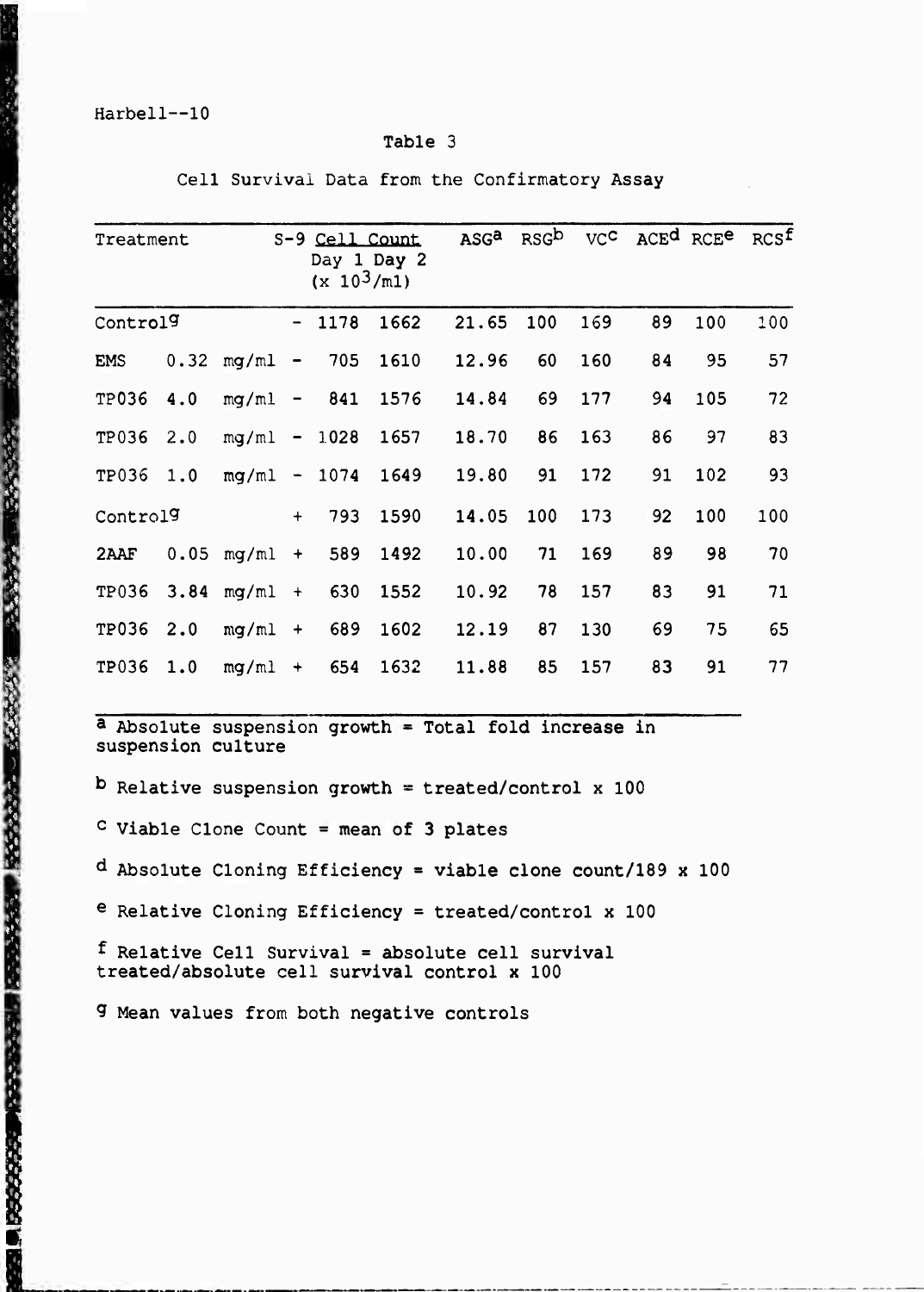## Table 4

| Treatment            |      |       | $S-9$                | RCS <sup>a</sup> | MFD<br>$(x10^{-6})$ $(10x^{-6})$ $(x10^{-6})$ | <b>IMFC</b> | SE <sup>d</sup> | IMF/SE <sup>e</sup> |
|----------------------|------|-------|----------------------|------------------|-----------------------------------------------|-------------|-----------------|---------------------|
| Controlf             |      |       |                      | 100              | 60.8                                          |             |                 |                     |
| <b>EMS</b>           | 0.32 | mg/ml |                      | 57               | 395.4                                         | 334.6       | 45.33           | 7.38                |
| TP036                | 4.0  | mg/ml |                      | 72               | 42.1                                          | $-18.7$     |                 |                     |
| TP036                | 2.0  | mg/ml |                      | 83               | 44.3                                          | $-16.5$     |                 |                     |
| TP036                | 1.0  | mg/ml |                      | 93               | 67.3                                          | 6.5         | 8.95            | 0.73                |
| Control <sup>f</sup> |      |       | $\ddot{}$            | 100              | 59.4                                          |             |                 |                     |
| 2AAF                 | 0.05 | mg/ml | $\ddot{\phantom{1}}$ | 70               | 118.2                                         | 58.8        | 14.63           | 4.02                |
| TP036                | 3.84 | mg/ml | $\ddot{}$            | 71               | 58.7                                          | $-0.7$      |                 |                     |
| TP036                | 2.0  | mg/ml | $\ddot{}$            | 65               | 63.1                                          | 3.7         | 9.07            | 0.41                |
| <b>TP036</b>         | 1.0  | mg/ml | $\ddot{}$            | 77               | 65.8                                          | 6.4         | 8.97            | 0.71                |

Mutagenesis Data from the Confirmatory Assay

a Relative Cell Survival = absolute cell survival treatment/absolute cell survival controls x 100

b Mutant Frequency = mutant clone count/viable clone count x dilution factor

c Induced Mutant Frequency = treated mutant frequency control mutant frequency

d Standard Error of the mutant frequency calculated only when the IMF >0.

e Ratio of the IMF to SE > 3 indicates a positive treatment response

f Mean values from both negative controls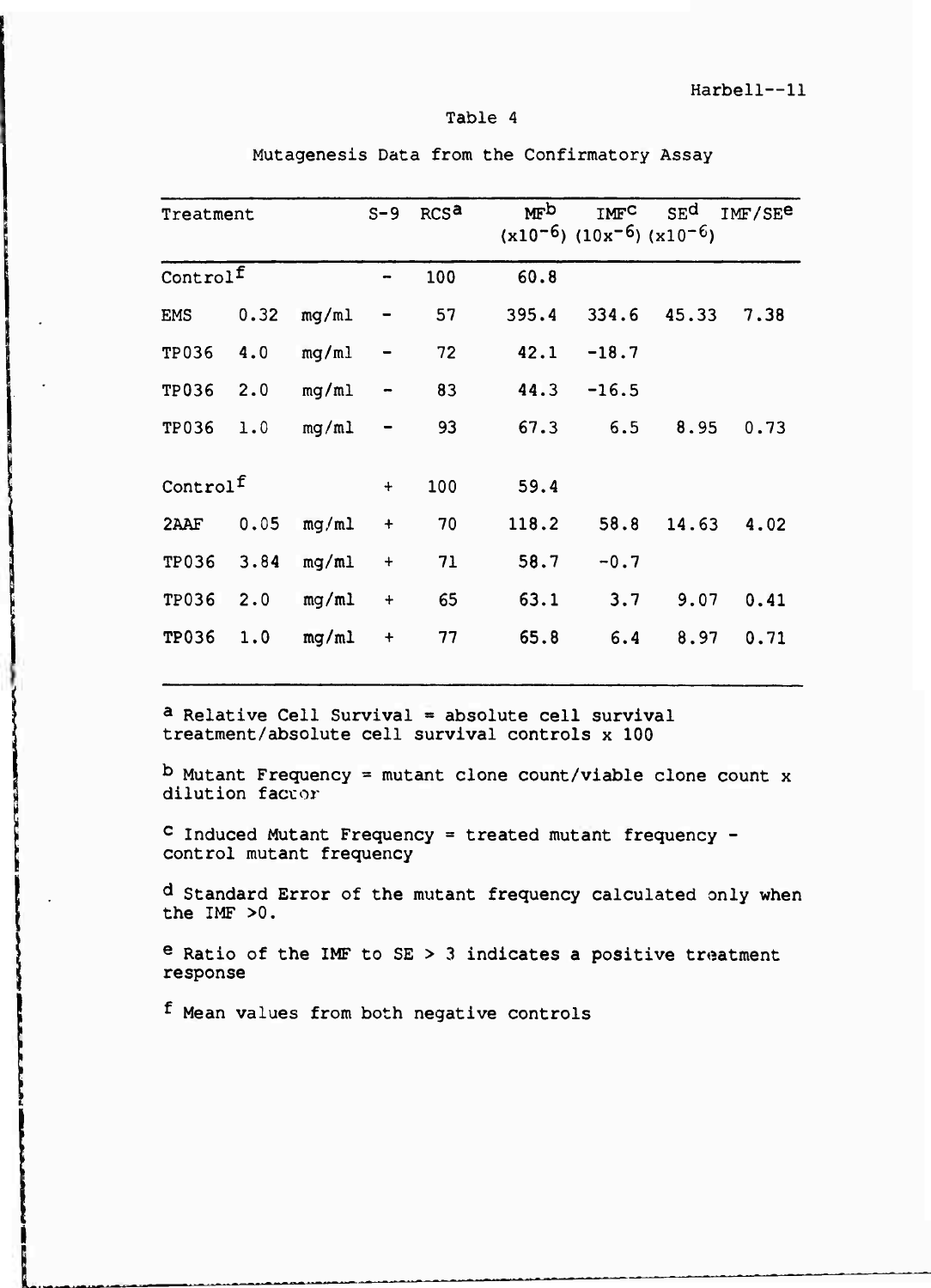DISCUSSION

"你的情况"。 "我们的生活,我们的心理的。" "我们的人们的人们的人们的人们的人们,我们的人们的人们,我们的人们的人们,我们的人们的人们的人们。" "我们的人

The mutagenicity of nitroguanidine was evaluated in a mouse lymphoma forward mutation study consisting of an initial and a confirmatory assay. The results of this study indicated that nitroguanidine was not mutagenic in the mouse lymphoma test system. Both assays met the acceptance criteria for cloning efficiency, cell replication, positive control responses, and maximum test compound concentrations. The cloning efficiency of the negative controls without metabolic<br>activation was greater than 70%. The total cell replication activation was greater than 70%. in suspension culture of these same controls was greater than 15 fold for the two days of culture. Both EMS and 2AAF induced statistically significant mutagenic responses. Spontaneous mutation rates were well within published values of 25-115 x  $10^{-6}$  without activation and 25-135 x  $10^{-6}$  with activation (3). The highest concentration of nitroguanidine tested was 4 mg/ml, which is nearly the limit of solubility for this compound.

Metabolic activation with rat liver S-9 did not significantly alter either the cytotoxicity or mutagenicity of nitroguanidine. Even at the highest doses, cytotoxicity was mild, with relative cell survivals of 70% or greater in all cases.

Nitroguanidine has been reported to cause significant chromosome damage in Chinese hamster fibroblasts (7). For this study, Ishidata and Odashlma used a dose of 4 mg/ml for 24 hours and found 26% of the metaphases to have chromosomal aberrations, principally gaps, breaks and translocations. Our data from the CHO Sister Chromatid Exchange Assay (SCE) showed nitroguanidine to be very toxic at that dose over a 24-hour exposure (8). Most of the metaphases detected were from first division cells, and even those that showed some differential staining had not gone through two complete replication cycles in the BrdU-containing medium. Examination of the metaphases from this dose group did not reveal the chromosomal aberrations reported previously. Furthermore, lower concentrations that were less cytotoxic did not induce an increase in SCEs. Thus our data are at odds with those of Ishidata and Odashima (7) though the test systems were by no means identical (e.g. different cell lines, presence of BrdU, and different chromosome preparation).

Nitroguanidine was also negative in the Ames Salmonella/ Mammalian Microsome Assay (8).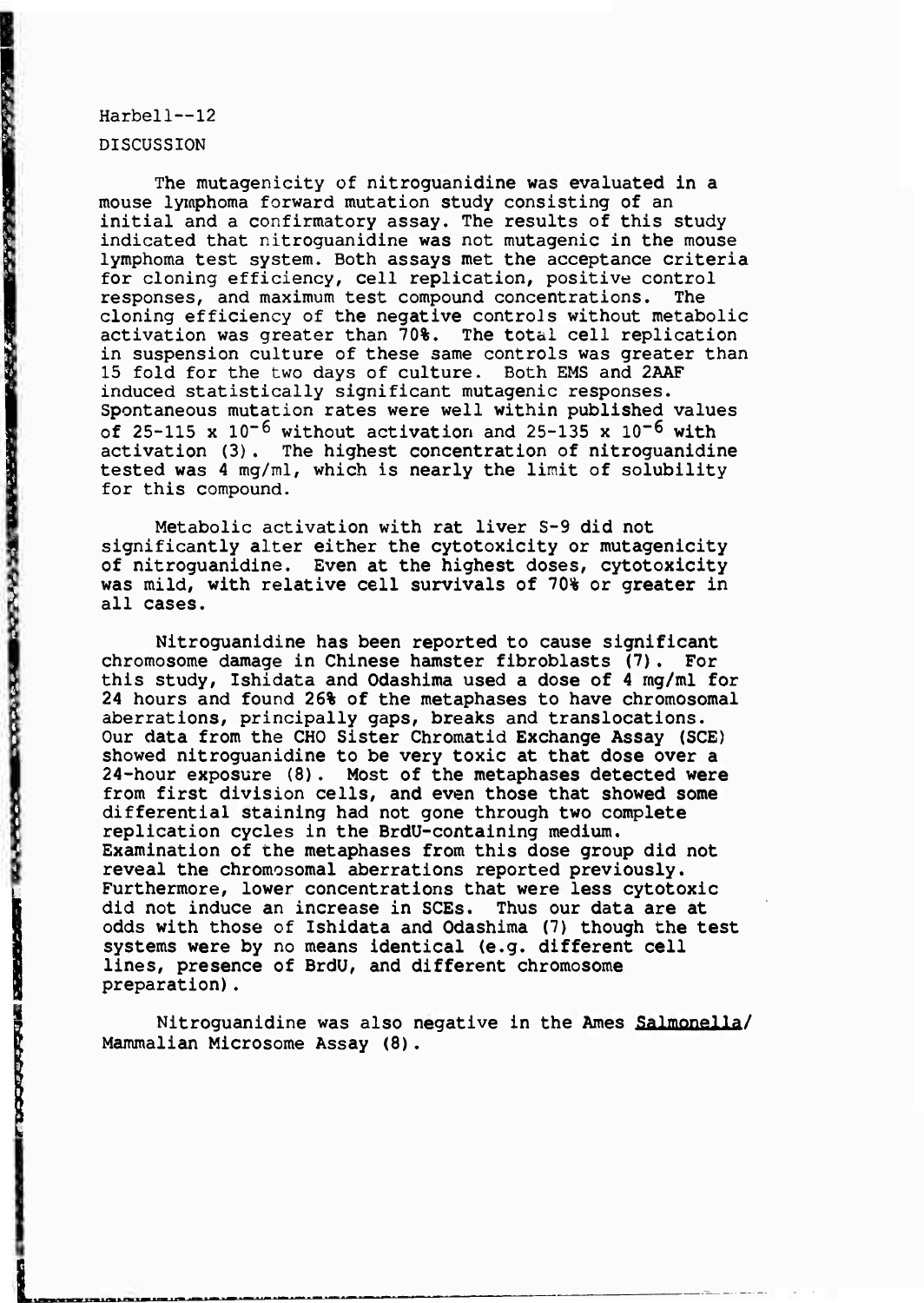## CONCLUSION

The mutagenic potential of nitroguanidine was evaluated in the mouse lymphoma thymidine kinase forward mutation assay. Nitroguanidine was not mutagenic under conditions of this study.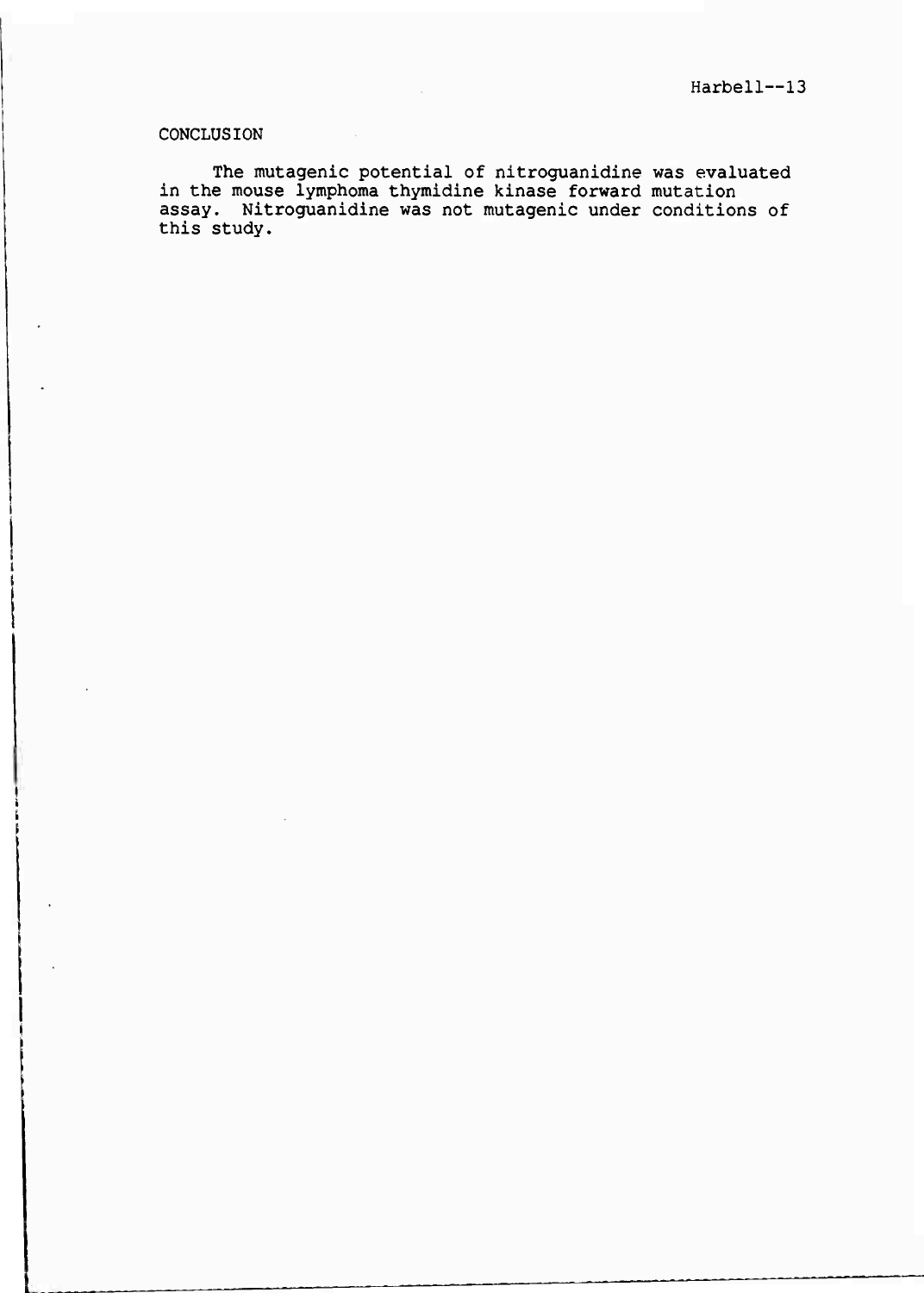## **REFERENCES**

- 1. Kenyon KF. A data base assessment of environmental fate aspects of nitroguanidine. Technical Report 8214. Frederick, Maryland: US Army Medical Bioengineering Research and Development Laboratory, December 1982.
- 2. L5178Y TK<sup>+/-</sup> Mouse lymphoma mutation assay. LAIR Standard Operating Procedure OP-STX-71. Presidio of San Francisco, California: Letterman Army Institute of Research, 7 March 1985.
- 3. Detection of mycoplasma in cell cultures. LAIR Standard Operating Procedure OP-STX-92. Presidio of San Francisco, California: Letterman Army Institute **of** Research, <sup>1</sup> March 1985.
- 4. Turner N, Batson AG, Clive D. Procedures for **the** L5178Y TK <sup>+</sup> /~ TK~/" **mouse lymphoma cell assay. In: Kilbey BJ,** Legator **M,** Nichols **W, Ramel** C, **eds.** Handbook **of** mutagenicity **test procedures. New York: Elsevier Science Pub, 1984:239-268.**
- **5. Brusick D. Genetic toxicology. In: Hayes AW, eds. Principles and methods of toxicology. New York: Raven Press, 1982:223-272.**
- 6. Clive **D, Johnson KO, Spector JFS, Batson AG, Brown MMM. Validation and characterization of the L5178Y TK<sup>+</sup> /" mouse lymphoma mutagen assay system. Mutat Res 1979; 59:61-108.**
- **7. Ishidata M, Odashima S. Chromosome tests with 134 compounds on Chinese hamster cells in vitro—a screening for chemical carcinogens. Mutat Res 1977; 48:337-354.**
- **8. Harbell JW, witcher LD, Sebastian SE, Körte OW. Studies on the mutagenic potential of nitroguanidine and nitrosoguanidine. Proceedings of the 1987 JANNAF Safety and Environmental Protection Subcommittee Meeting, 5-7 May 1987. Cleveland, Ohio. in press.**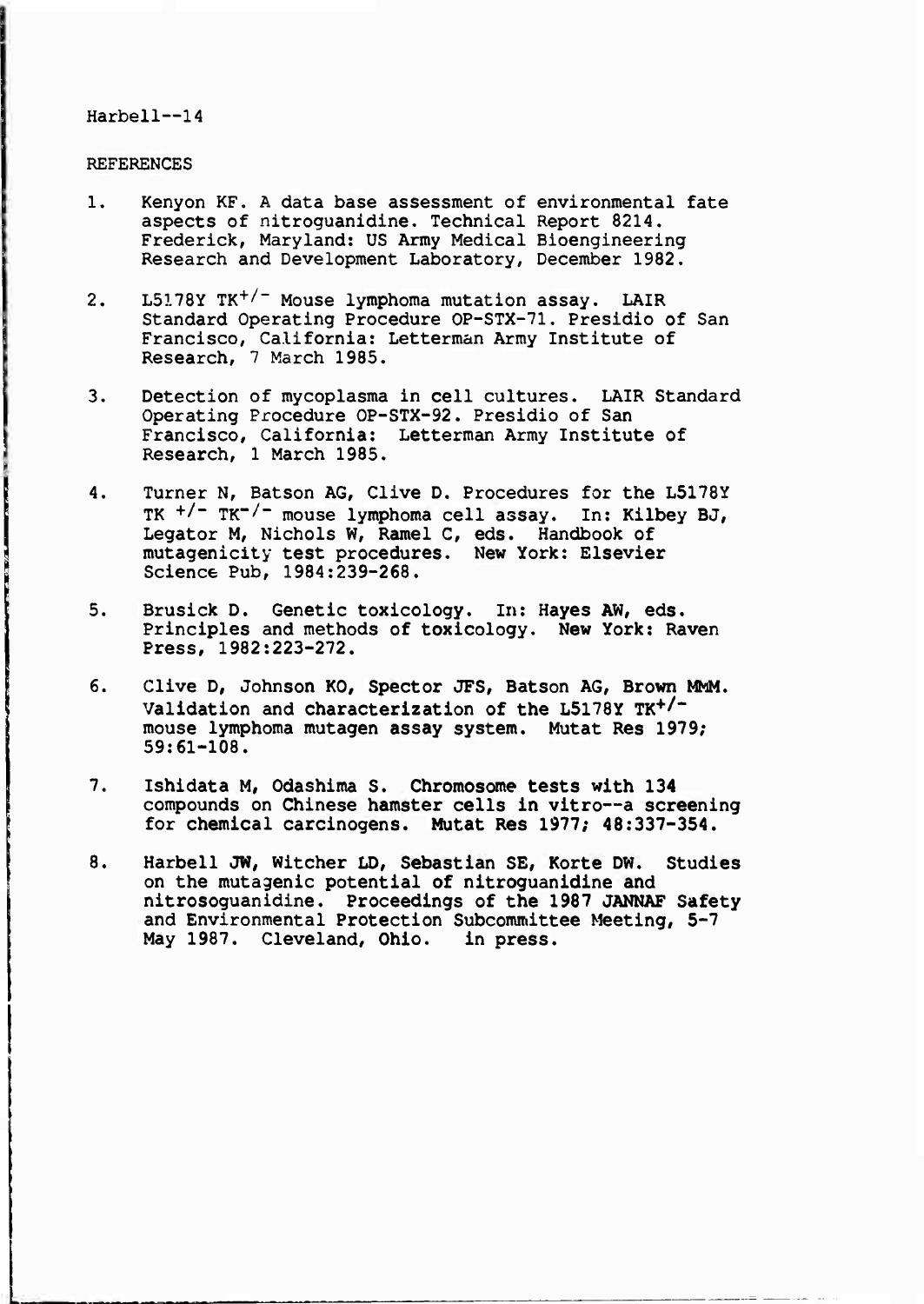Glossary

- Absolute Cell Survival: The product of the population's total fold increase in growth in suspension culture multiplied by the absolute cloning efficiency under nonselective conditions.
- Absolute Cloning Efficiency: The number of colonies counted on the nonselective plates divided by the number of cells originally plated x 100.
- Fold Increase in Suspension Growth: The quotient of the cell concentration at the end of the growth period divided by the starting cell concentration.
- Induced Mutant Frequency: The mutant frequency of the treated population less the mutant frequency of the control population.
- Mutant Frequency: The ratio of the number of colonies on the selective plates divided by the number of colonies on the nonselective plates multiplied by the dilution factor. The dilution factor is the ratio of the number of cells plated on the nonselective plates divided by the number plated on the selective plates.
- Relative Cell Survival: The absolute cell survival of the treated population divided by the absolute cell survival of the negative control population x 100.
- Relative Cloning Efficiency: The absolute cloning efficiency of the treated population divided by the absolute cloning efficiency of the control population x 100.
- Relative Suspension Growth: Total fold increase in cell number during suspension growth of the treated population divided by the total fold increase in cell number during suspension growth of the negative control population x 100.
- Total Fold Increase in Suspension Growth; The product of the fold increase for the first day times the fold increase for the second day.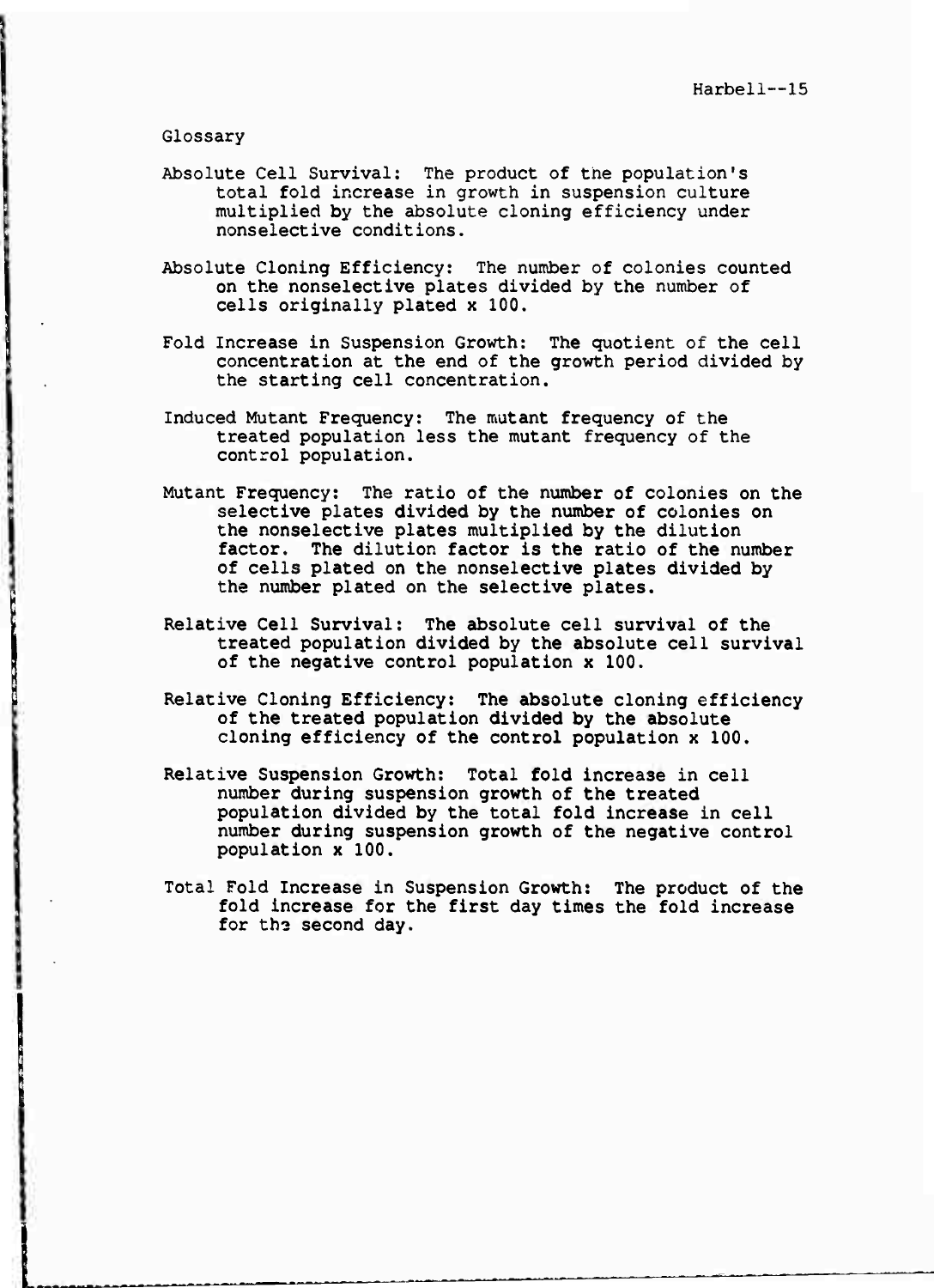# APPENDICES

|  | Appendix A. Chemical Data  19 |  |
|--|-------------------------------|--|
|  | Appendix B. Raw Data  21      |  |

「大学のこの場所には、そのことを、このことに、このことを見るところには、このことを

「おんな」という。 こうかい あかな あかな (の) (の) の) なんか しょうしょう かんかんかん しっけん かんかん (の) と ストンドライブ (の) かんかん (の) かんしん (の) こうしょう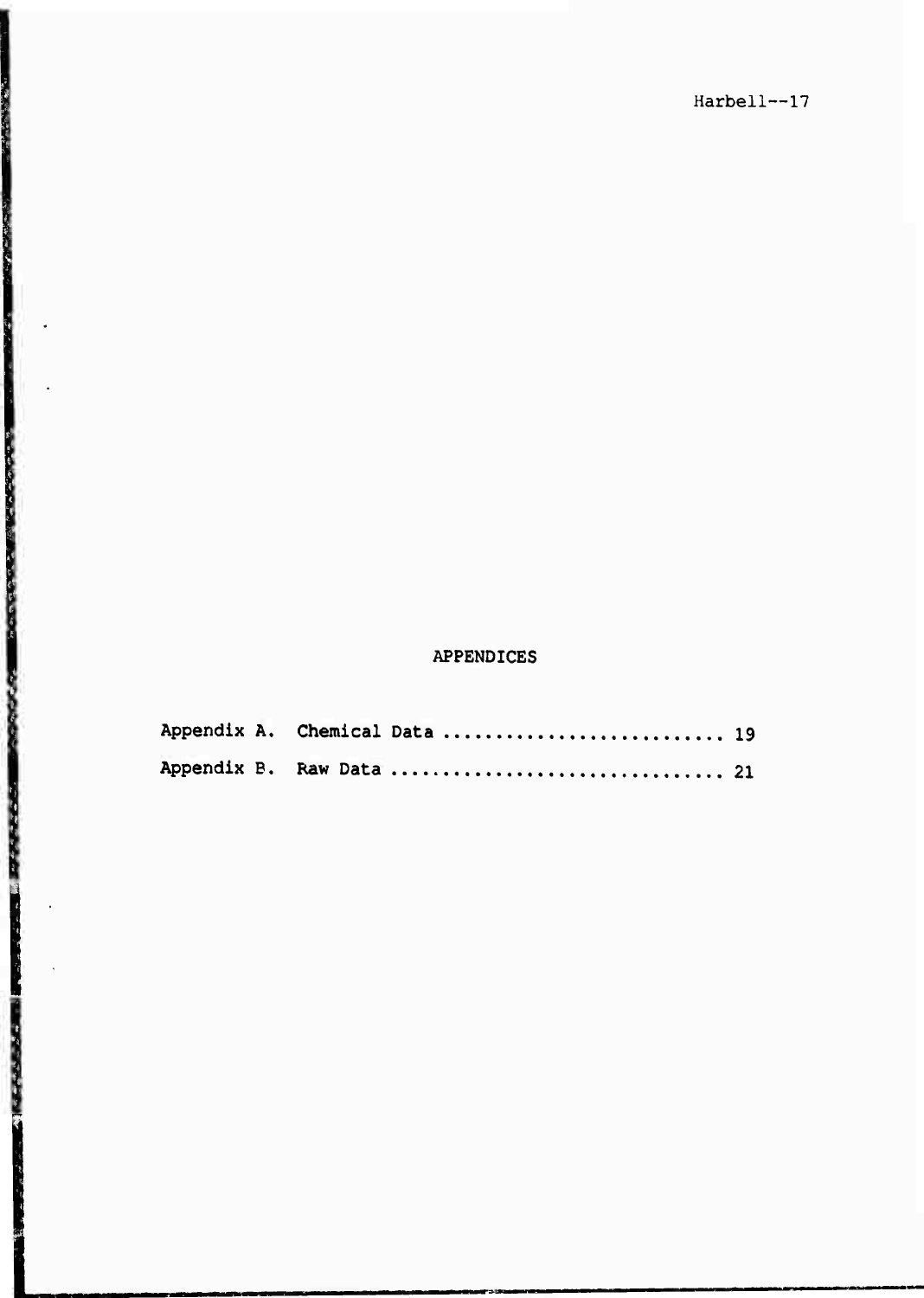#### CHEMICAL DATA

Chemical name: Nitroguanidine (NGu)

Other listed names: Guanidine, Nitro; alpha-Nitroguanidine; beta-Nitroguanidine

Chemical name: Nitroguanidine (NGu)

LAIR Code: TP036A

经一次的经营的债券 一个的现在分词 化二乙烯酸医三乙烯酸

Structural formula:

**H2N** ..<sub>2</sub>..>C=N-NO<sub>2</sub>

Molecular formula: CH4N4O2

Molecular weight: 104.1

pH range of dosing suspensions:  $6.7 - 7.4(1)$ 

Physical state: White Powder

Melting point: 232°(2)

Source: Hercules Aerospace Division Sunflower Ammunition Plant DeSoto, Kansas

Lot No. SOW64K010-A-001

1. Wheeler CR. Nitrocellulose-Nitroguanidine Projects Laboratory Notebook #85-12-022, p 26. Letterman Army Institute of Research, Presidio of **San** Francisco, CA.

Fedoroff BT, Sheffield OE. Encyclopedia of explosives and related items. Vol V. Dover, **New** Jersey: Picatinny Arsenal 1975: G154.

APPENDIX A-l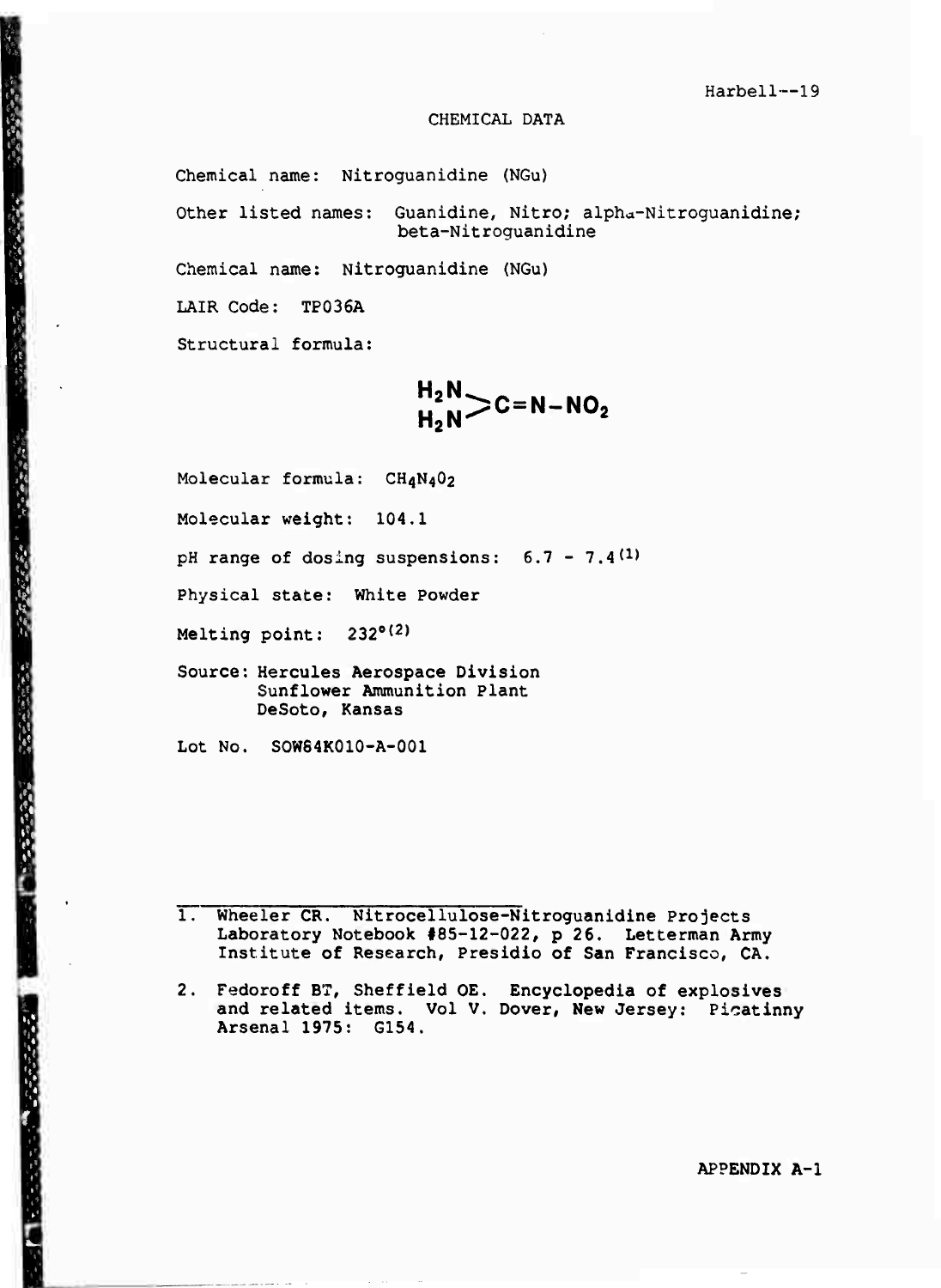Harbell—20 Nitroguanidine Chemical Data (continued)

Analytical data/purity: The major peaks in the infrared spectrum of the compound were observed at 3450, 3396, 3342, 3278, 3201, 1666, 1634, 1525, 1404, 1314, 1151, 1045, 782  $cm^{-1}$  (3). The spectrum obtained for the test compound in our laboratory was identical to the Sadtler standard spectrum for nitroguanidine (4). HPLC showed only one peak (retention time 4.9 min) *(5).* The conditions employed were as follows: column, Brownlee RP-18 (4.6 x 250 mm); solvent 10% methanol/90% water, flow rate 0.7 ml/min; oven temperature, 50°C; monitoring wavelength, 265 nm.

3. Whee.ler **CR. Nitrocellulose-Nitroguanidine Projects. Laboratory Notebook #85-12-022, p. 22-23. Letterman Army** Institute **of Research, Presidio of San Francisco, CA.**

- **4. Sadtler Research Laboratory, Inc. Sadtler Standard spectra. Philadelphia: The Sadtler Research Laboratory,** Inc., **1962: Infra-red spectrogram #21421.**
- **5. Wheeler CR. Nitrocellulose-Nitroguanidine Projects Laboratory Notebook #85-12-022, pp. 24-25. Letterman Army Institute of Research, Presidio of San Francisco, CA.**

**APPENDIX A-2**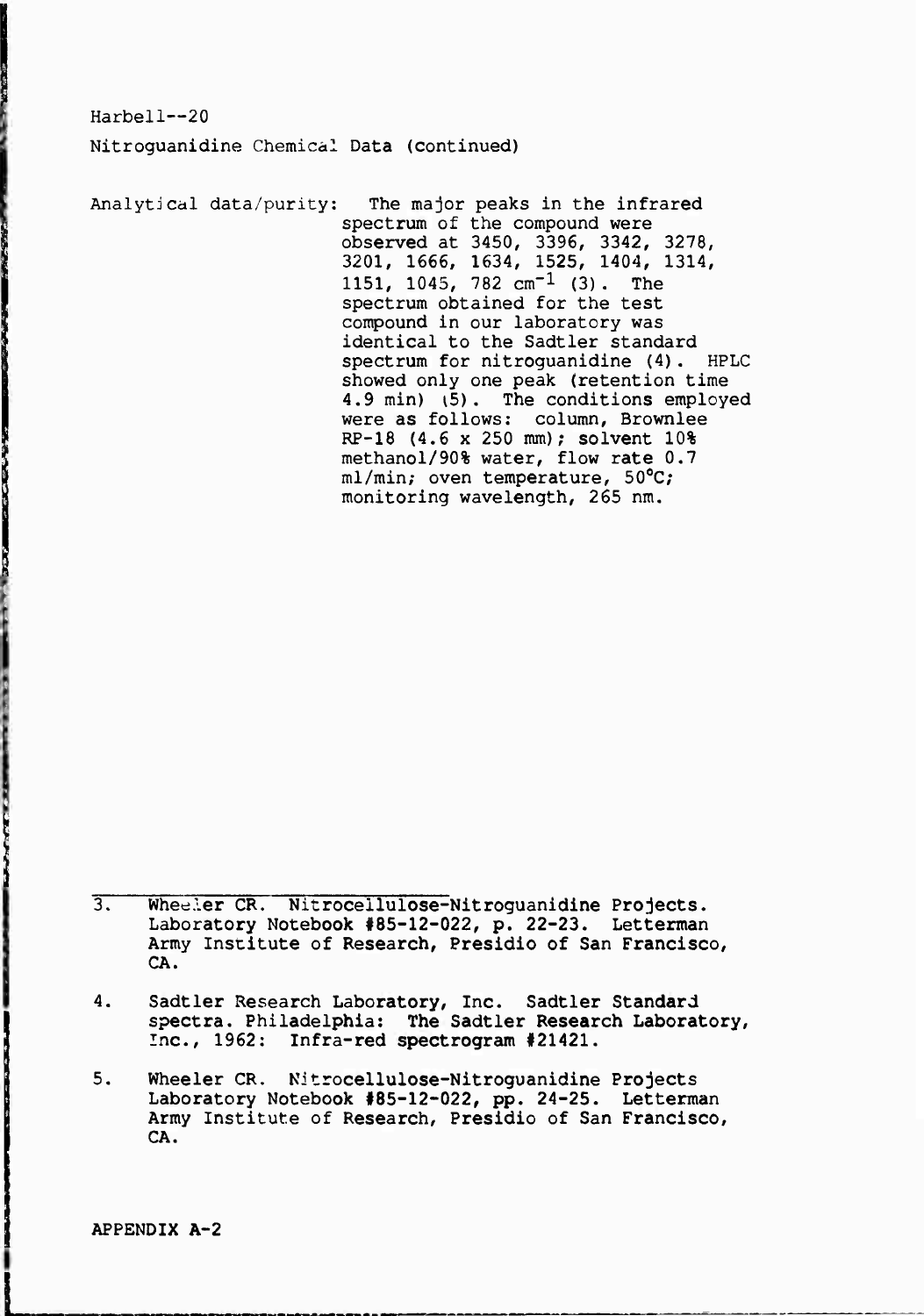|            |      |                  |       | uhttt                                    | 190J                                     |                           |                              |
|------------|------|------------------|-------|------------------------------------------|------------------------------------------|---------------------------|------------------------------|
| Treatment  |      |                  | $S-9$ | Cell<br>Counts<br>Day 1<br>$(x 10^3/ml)$ | Cell<br>Counts<br>Day 2<br>$(x 10^3/ml)$ | Viable<br>Clone<br>Counts | Selective<br>Clone<br>Counts |
| Control    |      |                  | ÷     | 961<br>955<br>1010                       | 1207<br>1196<br>1152                     | 261<br>253<br>252         | 24<br>23<br>20               |
| <b>EMS</b> | 0.32 | mg/ml            |       | 1078<br>1081<br>1017                     | 1356<br>1308<br>1297                     | 223<br>211<br>217         | 55<br>41<br>67               |
| TP036      | 4.0  | mg/ml            |       | 925<br>859<br>889                        | 1321<br>1232<br>1209                     | 291<br>263<br>274         | 23<br>20<br>23               |
| TP036      | 2.0  | mq/ml            |       | 845<br>852<br>847                        | 1509<br>1472<br>1472                     | 236<br>200<br>247         | 14<br>16<br>19               |
| TP036      | 1.0  | mq/ml            |       | 942<br>945<br>961                        | 1341<br>1305<br>1364                     | 252<br>252<br>230         | 13<br>27<br>25               |
| TP036      | 0.5  | mq/ml            |       | 953<br>1015<br>1013                      | 1364<br>1345<br>1290                     | 240<br>260<br>238         | 22<br>15<br>15               |
| TP036      | 0.1  | mg/ml            |       | 1015<br>1040<br>1032                     | 1373<br>1394<br>1310                     | 250<br>278<br>248         | 16<br>$\ddot{.}1$<br>18      |
| TP036      | 0.05 | mq/ml            |       | 1149<br>1158<br>1159                     | 1286<br>1277<br>1250                     | 300<br>248<br>263         | 22<br>30<br>31               |
|            |      | TP036 0.01 mg/ml |       | 1130<br>1086<br>1120                     | 1277<br>1232<br>1263                     | 243<br>234<br>261         | 26<br>31<br>34               |
| Neg        |      |                  |       | 1077<br>1119<br>1022                     | 1526<br>1493<br>1509                     | 242<br>252<br>239         | 37<br>36<br>38               |

" 1990年,1990年,1990年度, 1990年度, 1990年度, 1990年度, 1990年度, 1990年度, 1990年度, 1990年度, 1990年度, 1990年度, 1990年度, 1990年度, 1990年

**REFERE** 

**Raw Data from the Initial Assay without Activation April 1985**

APPENDIX B-l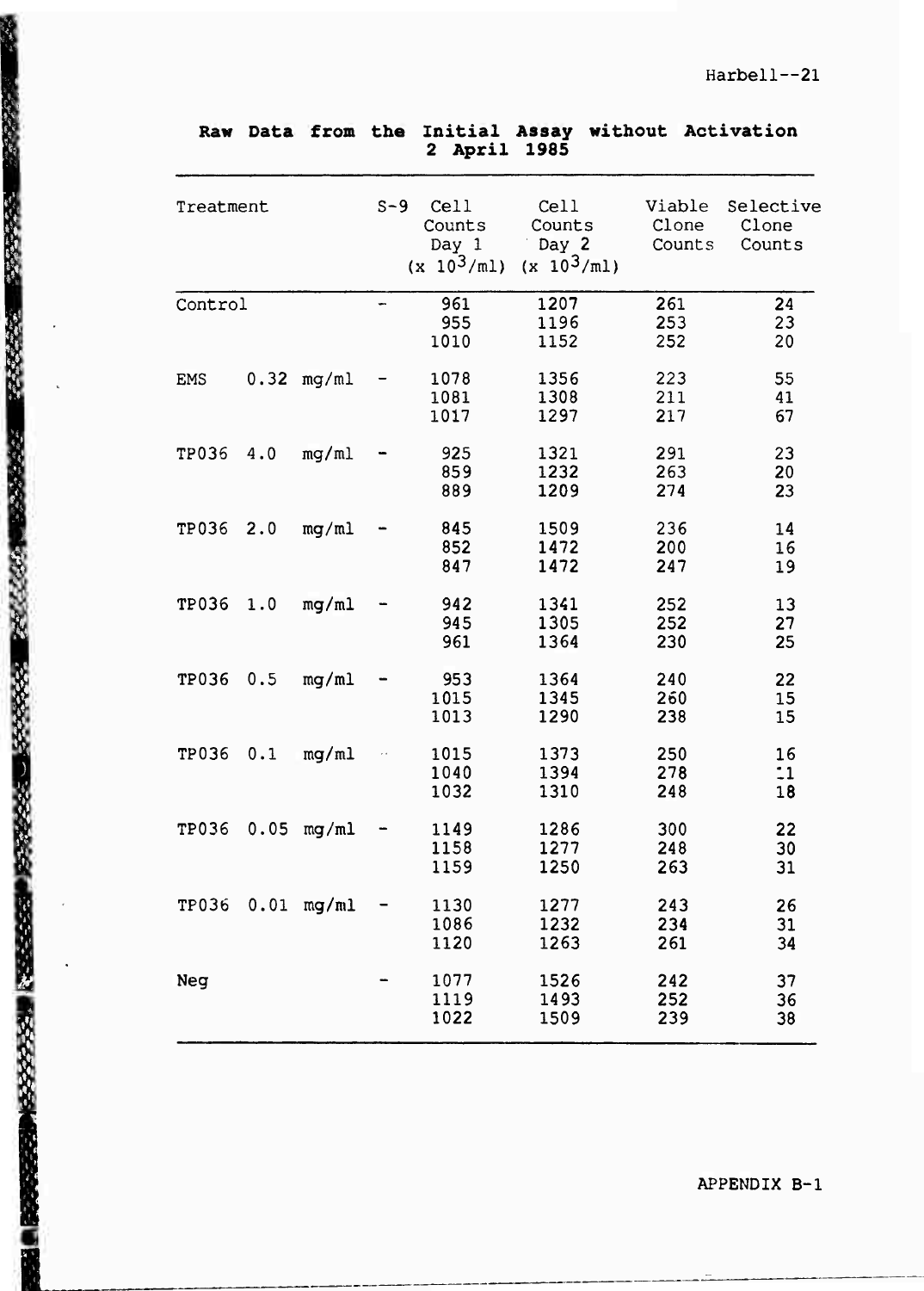| ĸaw       | Data | <b>IIOM</b>  | <b>TUG</b> | April<br>$\mathbf{2}$                    | TUICIST WASSA MILU<br>1985               | ACTIVATION                |                              |
|-----------|------|--------------|------------|------------------------------------------|------------------------------------------|---------------------------|------------------------------|
| Treatment |      |              | $S-9$      | Cell<br>Counts<br>Day 1<br>$(x 10^3/m1)$ | Cell<br>Counts<br>Day 2<br>$(x 10^3/ml)$ | Viable<br>Clone<br>Counts | Selective<br>Clone<br>Counts |
| Control   |      |              | $+$        | 898<br>886<br>857                        | 1418<br>1403<br>1361                     | 227<br>245<br>233         | 53<br>60<br>49               |
| 2AAF      | 0.5  | mq/ml        | $\ddot{}$  | 65<br>91<br>74                           | 158<br>125<br>125                        | 37<br>24<br>23            | 23<br>21<br>31               |
| TP036     |      | $3.66$ mg/ml | $\ddot{}$  | 755<br>700<br>813                        | 1360<br>1355<br>1365                     | 260<br>260<br>250         | 43<br>44<br>44               |
| TP036     | 2.0  | mg/m1        | $\ddot{}$  | 856<br>799<br>803                        | 1357<br>1297<br>1244                     | 285<br>254<br>266         | 40<br>44<br>40               |
| TP036     | 1.0  | mq/ml        | $\ddot{}$  | 869<br>875<br>858                        | 1200<br>1212<br>1251                     | 279<br>263<br>284         | 32<br>44<br>48               |
| TP036     | 0.5  | mq/ml        | $\ddot{}$  | 781<br>827<br>815                        | 1348<br>1418<br>1417                     | 236<br>258<br>255         | 51<br>47<br>46               |
| TP036     | 0.1  | mg/ml        | $\ddot{}$  | 901<br>916<br>901                        | 1322<br>1362<br>1295                     | 238<br>266<br>243         | 23<br>35<br>35               |
| TP036     | 0.05 | mq/ml        | $\ddot{}$  | 997<br>1000<br>1010                      | 1168<br>1152<br>1120                     | 197<br>252<br>247         | 38<br>39<br>39               |
| TP036     | 0.01 | mq/ml        | $\ddot{}$  | 951<br>940<br>896                        | 1140<br>1110<br>1132                     | 320<br>307<br>293         | 73<br>58<br>58               |

# **Raw Data from the Initial Assay with Activation**

j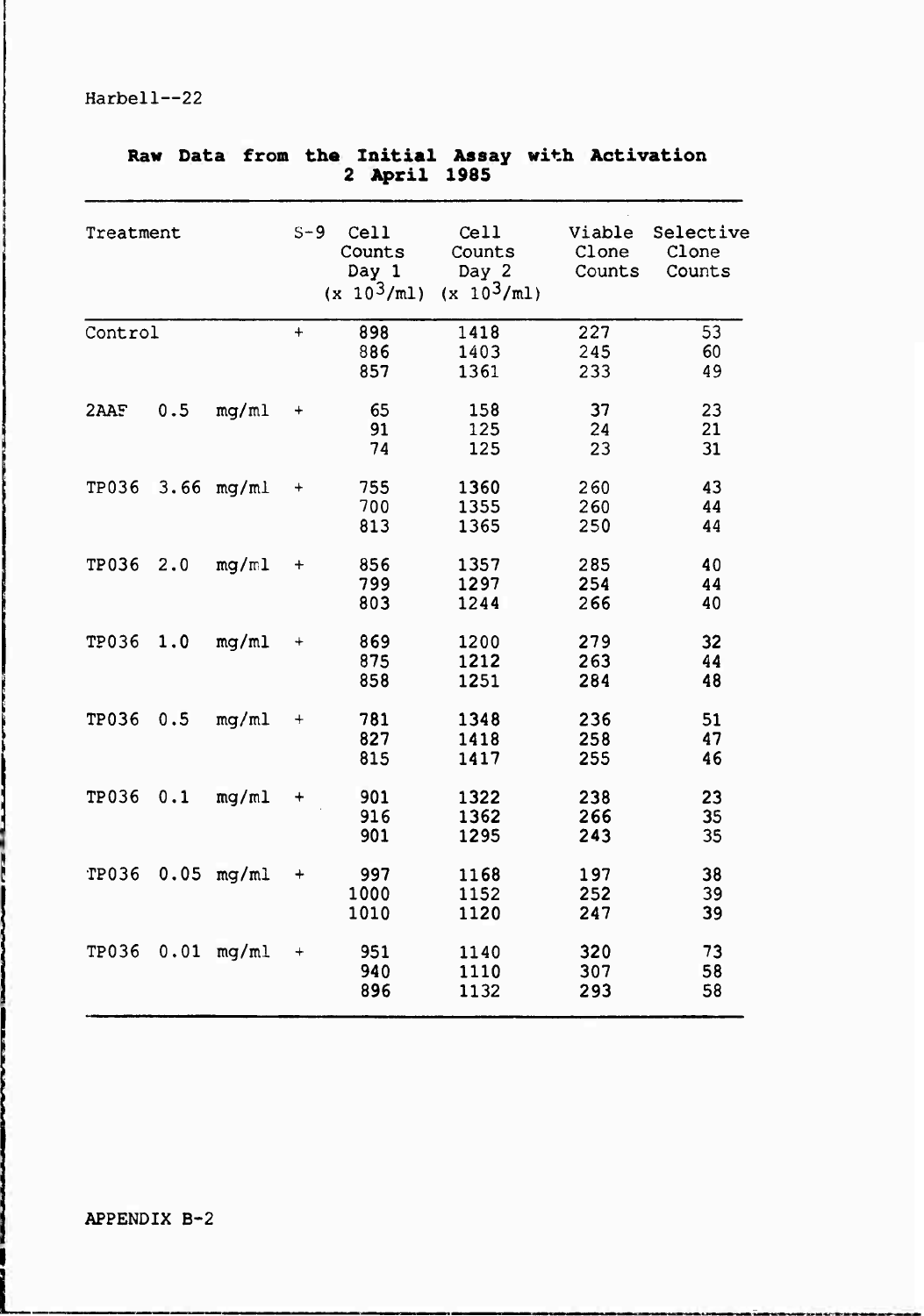$\hat{\mathcal{L}}$ 

|              | へいいいしょ |       |       |                                          |                                          |                           |                              |  |  |  |  |
|--------------|--------|-------|-------|------------------------------------------|------------------------------------------|---------------------------|------------------------------|--|--|--|--|
| Treatment    |        |       | $S-9$ | Cell<br>Counts<br>Day 1<br>$(x 10^3/ml)$ | Cell<br>Counts<br>Day 2<br>$(x i0^3/m1)$ | Viable<br>Clone<br>Counts | Selective<br>Clone<br>Counts |  |  |  |  |
| Control      |        |       | -     | 1135<br>1166<br>1146                     | 1744<br>1745<br>1709                     | 177<br>159<br>163         | 35<br>44<br>41               |  |  |  |  |
| <b>EMS</b>   | 0.32   | mq/ml |       | 706<br>715<br>693                        | 1597<br>1594<br>1640                     | 144<br>149<br>186         | 294<br>320<br>333            |  |  |  |  |
| TP036        | 4.0    | mq/ml |       | 837<br>865<br>820                        | 1576<br>1565<br>1586                     | 167<br>171<br>194         | 41<br>39<br>32               |  |  |  |  |
| <b>TP036</b> | 2.0    | mg/ml |       | 977<br>1075<br>1031                      | 1674<br>1667<br>1629                     | 157<br>156<br>179         | 25<br>36<br>48               |  |  |  |  |
| <b>TP036</b> | 1.0    | mg/ml |       | 1109<br>1024<br>1088                     | 1695<br>1662<br>1590                     | 162<br>167<br>188         | 60<br>56<br>58               |  |  |  |  |
| Control      |        |       |       | 1226<br>1192<br>1202                     | 1557<br>1591<br>1621                     | 174<br>172<br>168         | 64<br>58<br>66               |  |  |  |  |

**TOP CAR** 

## **Raw Data from the Confirmatory Assay without Activation October 1985**

APPENDIX B-3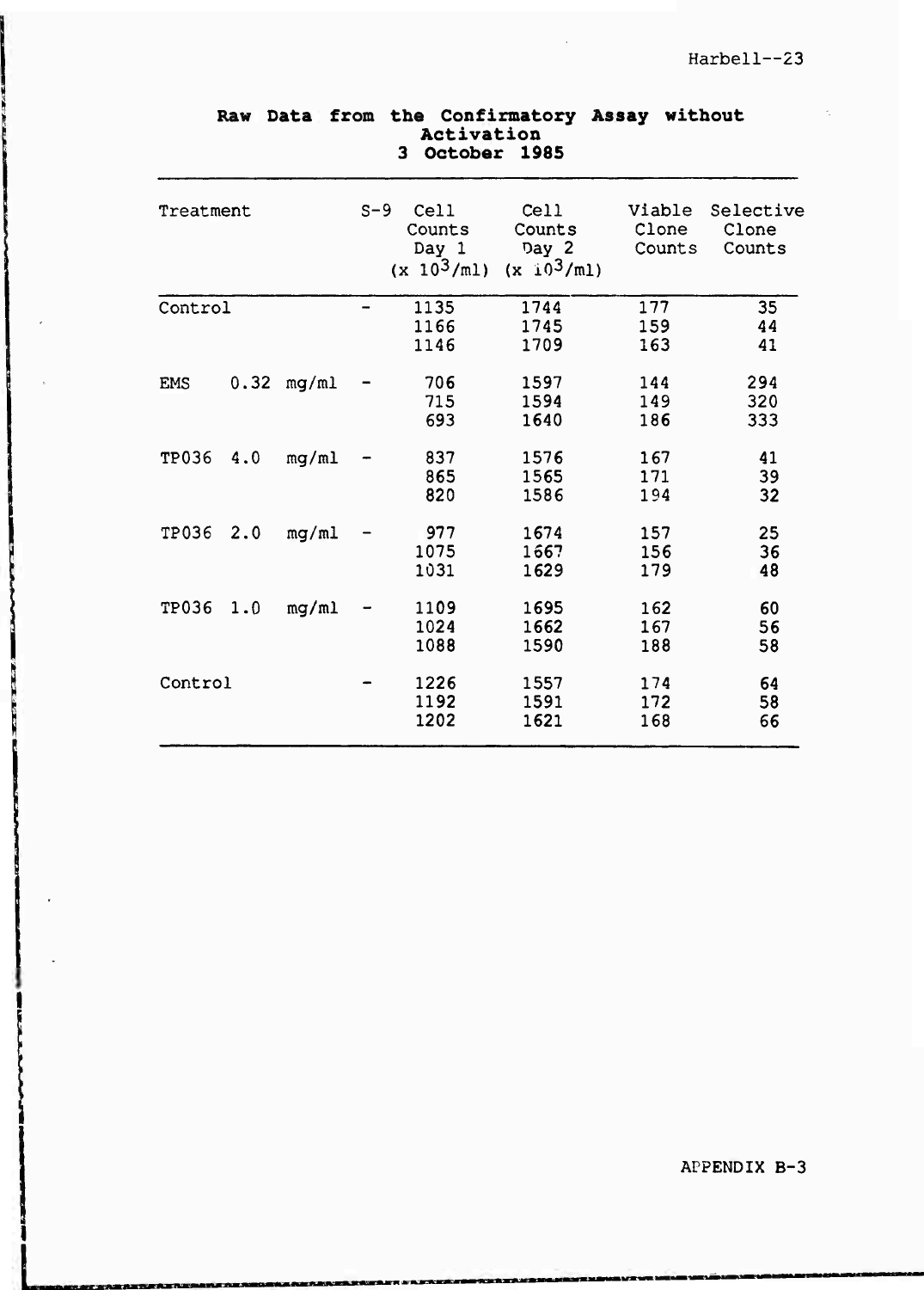**Raw Data from the Confirmatory Assay with Activation 3 October 1985** Treatment S-9 Cell Cell Viable Selective<br>Counts Counts Clone Clone **i** Counts Counts Clone Clone **1** Day 1 Day 2 Counts Counts Day 1<br>(x  $10^3$ /ml) /ml) (x 10<sup>3</sup>/ml) 1 Control + 777 1566 186 57 **i** 736 1546 159 <sup>52</sup> **<sup>1</sup>** <sup>736</sup> <sup>1455</sup> <sup>166</sup> <sup>48</sup> EMS 0.05 mg/ml + 605 1483 162 90<br>576 1524 169 104 | 585 1470 175 105 | TF036 3. 84 mg/ml + 641 1524 159 54 **1 1582** 1582 **165** 38 **i** 637 1549 146 46 | TP036 2 <sup>0</sup> mg/ml + 719 1560 133 40 **i** 650 1637 137 38 **1** 698 1609 120 45 19036 1.0 mg/ml + 657 1675 164 58<br>642 1612 160 45 **I** 642 1612 160 45 **|!** <sup>664</sup> <sup>1610</sup> <sup>147</sup> <sup>52</sup> ;:- Control + 853 1714 162 *HJ* V **831** 1668 175 56 **823** 1593 **189** 5r

Harbell~24

**I**

**1**

**\***

**L**